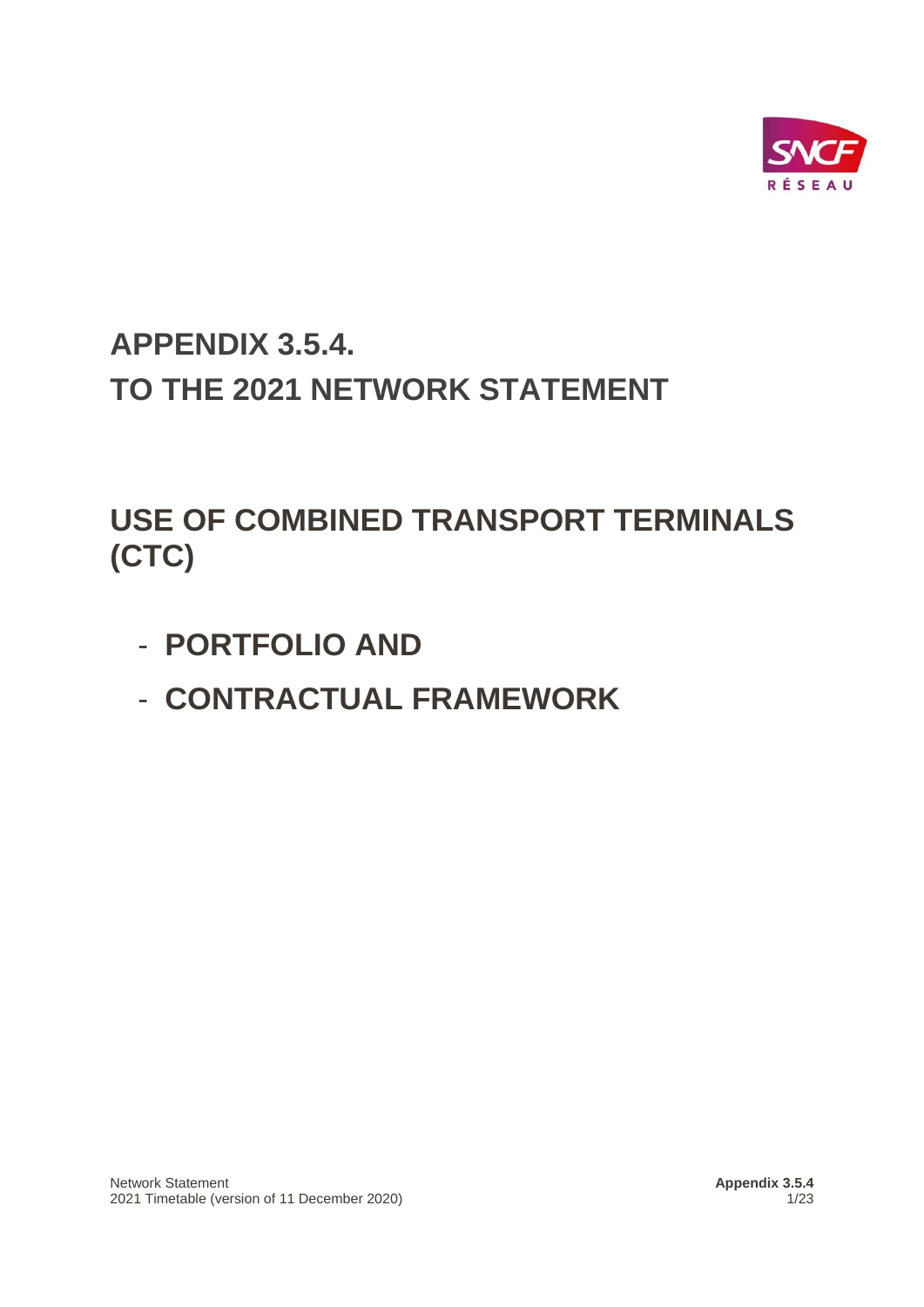# **CONTENTS**

| Contact for ordering and implementation of the regulated services 3                          |  |
|----------------------------------------------------------------------------------------------|--|
|                                                                                              |  |
|                                                                                              |  |
|                                                                                              |  |
|                                                                                              |  |
|                                                                                              |  |
|                                                                                              |  |
|                                                                                              |  |
|                                                                                              |  |
|                                                                                              |  |
|                                                                                              |  |
|                                                                                              |  |
| 2.                                                                                           |  |
|                                                                                              |  |
|                                                                                              |  |
| 3.                                                                                           |  |
|                                                                                              |  |
|                                                                                              |  |
|                                                                                              |  |
| N.B.: The facilities visit may, at the request of the candidate, take place before the local |  |
|                                                                                              |  |
|                                                                                              |  |
| APPENDIX: 2021 NATIONAL CONTRACT FOR THE USE OF COMBINED TRANSPORT                           |  |
|                                                                                              |  |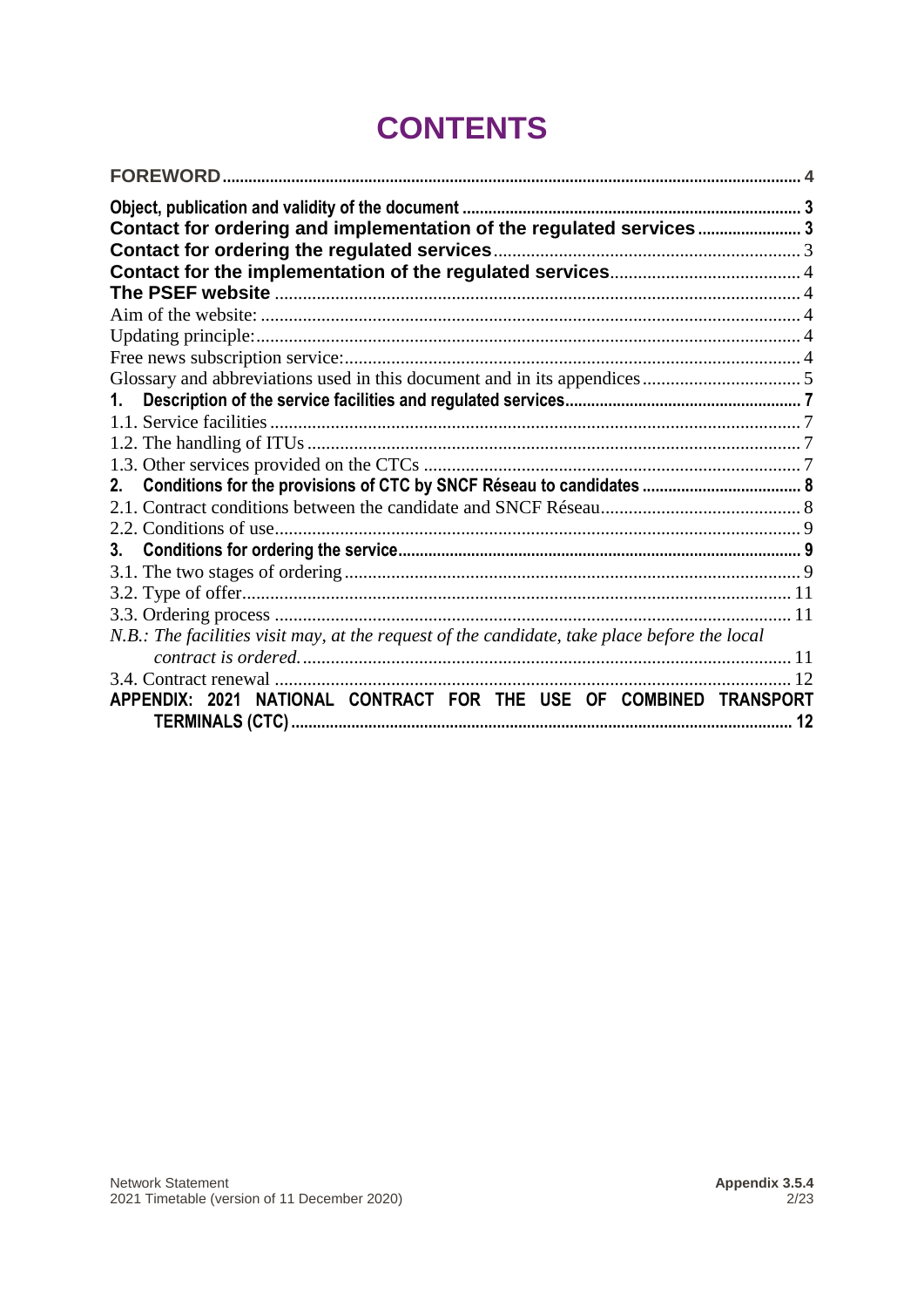# **FOREWORD**

## <span id="page-2-0"></span>**Object, publication and validity of the document**

This document relating to combined transport terminals is intended to define the nature and conditions for the provision, by SNCF Réseau, of combined transport terminals to candidates, as per Article L.2122-11 of the Transport Code and in accordance with Decree No. 2003-194 amended by Decree No. 2015-1040 of 20 August 2015 on access to the railway network and Decree No. 2012-70 amended by Decree No. 2016-1468 on access to the service facilities connected to the rail network and to the services and service provisions provided by the service facilities operators and laying down various provisions in terms of rail transport in force as of the date of publication of this portfolio for the 2021 timetable.

This document is published annually, in accordance with the provisions of Article 17 of Decree No. 2003-194 (amended) in force as of the date of publication of this document.

This service portfolio only applies to the combined transport terminals described in Appendix 8.1.3 for the 2021 timetable. It may be revised, where necessary, after it has entered into force, in the event of legal or regulatory changes or in light of decisions from the Railway and Road Regulation Authority (ARAFER). The updated document will be available on the SNCF Réseau website and on the Plateforme de Services aux Entreprises Ferroviaires website.

## <span id="page-2-1"></span>**Contact for ordering and implementation of the regulated services**

## <span id="page-2-2"></span>**Contact for ordering the regulated services**

**The Plateforme de Services aux Entreprises Ferroviaires (Service Platform for Railway Undertakings** – PSEF) is the candidate's contact for all of the services described in this document.

The PSEF is the body responsible for:

- Registering requests and orders from candidates
- Preparing and concluding contracts,
- Monitoring contracts.

Candidates must contact the PSEF in writing (letter or email) when requesting any information concerning the services, and when ordering any services.

Any requests made via other contacts within SNCF Réseau will not be taken into consideration.

**SNCF Réseau - Plateforme de Services aux Entreprises Ferroviaires**

12, rue Jean-Philippe Rameau CS 80001 93212 LA PLAINE SAINT DENIS Cedex

Telephone: +33 9 80 98 03 29 E-mail: [services.psef@sncf.fr](mailto:services.psef@sncf.fr) Website: <http://www.psef.sncf-reseau.fr/>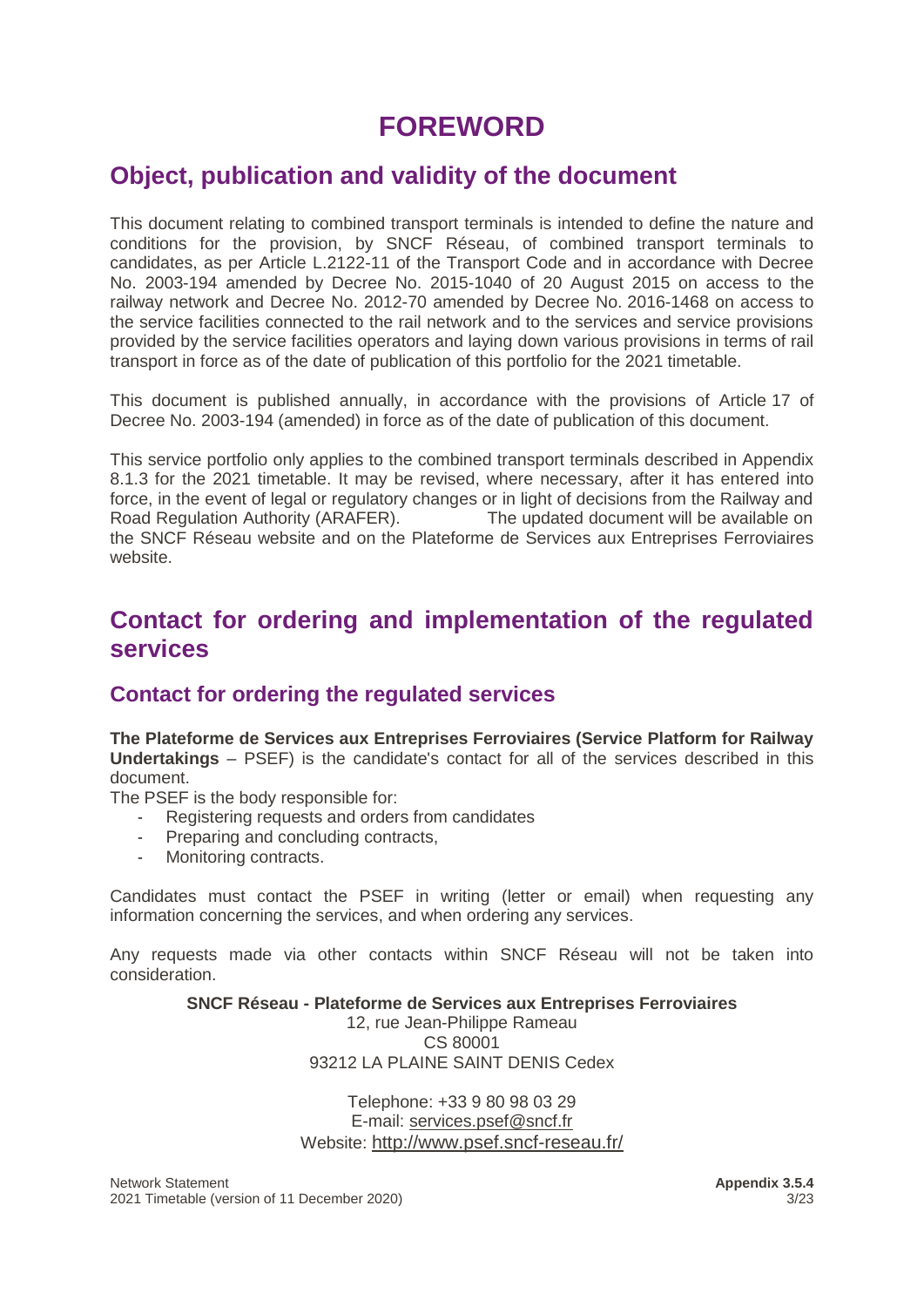The PSEF shall not replace the operational contacts required to perform the services or access the CTC.

## <span id="page-3-0"></span>**Contact for the implementation of the regulated services**

SNCF Réseau and the candidates shall exchange the list of their respective contact persons (local manager, operations coordinator, etc.).

It must be possible to contact the appointed contact persons for the entire duration of the contractual relationship and they must be able to work in French (written and spoken).

Candidates must notify the PSEF, and vice versa, if contact persons change, in accordance with the conditions defined in the contract agreed between themselves and SNCF Réseau for the service concerned.

It is appropriate to specify that the operational contacts provided as part of the contract must also be able to contact SNCF Réseau at all times. If this is not the case, it is appropriate to notify the PSEF of this, so that it can provide the necessary contacts as soon as possible.

## <span id="page-3-1"></span>**The PSEF website**

### <span id="page-3-2"></span>**Aim of the website:**

The PSEF website is intended for candidates using or intending to use the national rail network who wish to ask SNCF Réseau for access or a service on its combined transport terminals.

It includes all useful documentation for each timetable.

## <span id="page-3-3"></span>**Updating principle:**

The SNCF Réseau portfolio in terms of combined transport terminals is updated on the PSEF website each time the Network Statement is updated in this regard.

Short-term information (for example, works resulting in the temporary unavailability of a facility) which does not require that the Network Statement be changed is provided in the form of a news item on the PSEF website (see below).

### <span id="page-3-4"></span>**Free news subscription service:**

For information, the PSEF website allows users to register for subscription on the site by entering a name and email address into the Alert'infos subscription box ("Inscription Alert'infos") at the bottom of the menu on the left, and ticking the type of alert wanted. After this, each time the news is updated on the site an information email is sent out.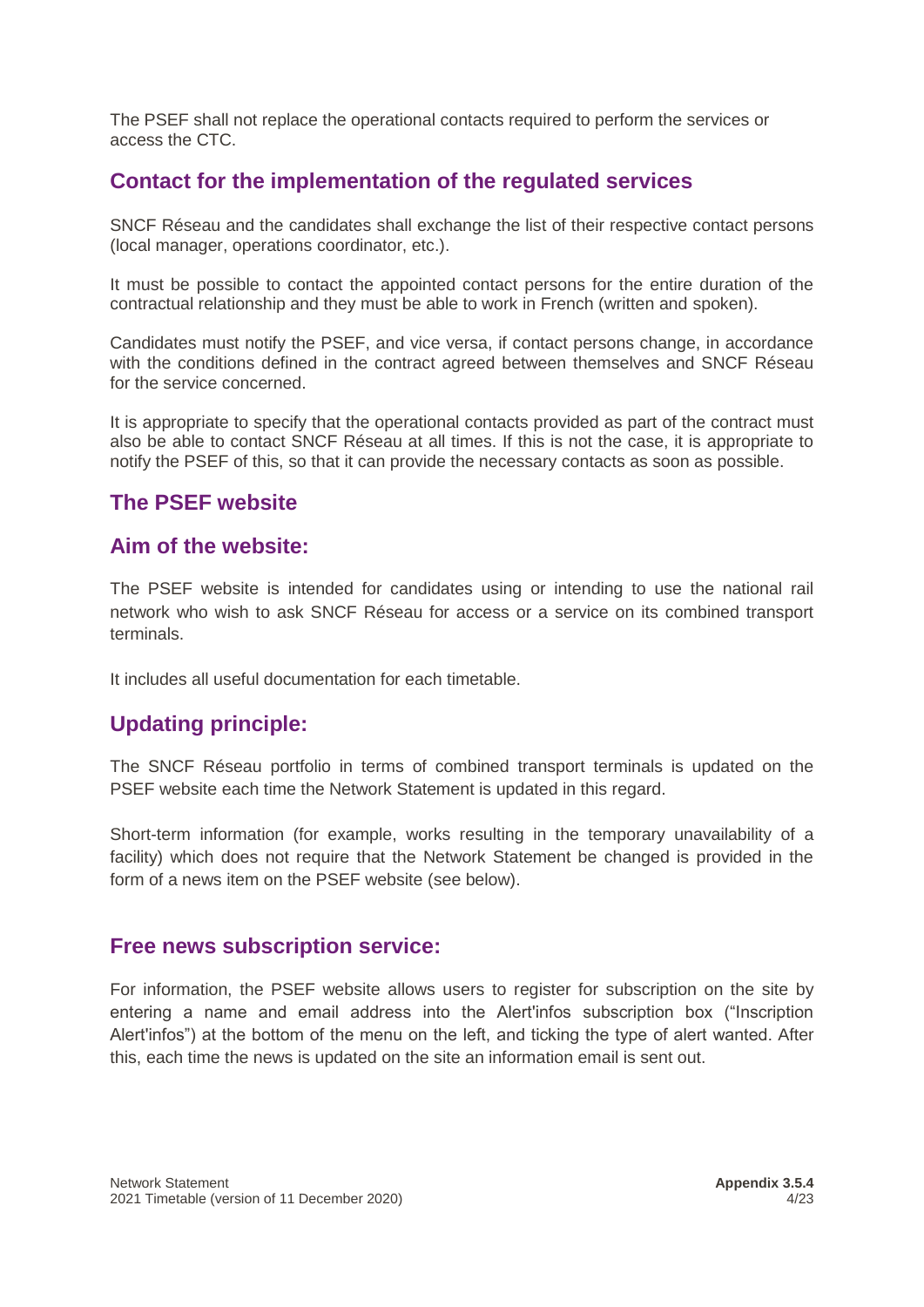## <span id="page-4-0"></span>**Glossary and abbreviations used in this document and in its appendices**

**Candidate**: A railway undertaking or an international grouping of railway undertakings or other persons or legal entities, such as competent authorities and shippers, freight forwarders and combined transport operators, with a

public-service or commercial interest in procuring infrastructure capacity.

**Combined transport terminals (or CTC):** Set of fixed facilities (including both railway and non-rail facilities such as handling areas, road access, etc.), belonging to SNCF Réseau, listed and described in the current Network Statement, allowing the transfer of the ITU from rail mode to road mode and vice versa.

**Local operating document**: This is a document produced and managed by the operator. For each site, it specifies the SNCF Réseau facilities available and their characteristics and the local conditions.

**Network Statement (DRR):** This is a document drawn up by SNCF Réseau in application of Article 17 of the French Decree No. 2003-194 amended by Decree No. 2015-1040 of 20 August 2015 on access to the rail network, broken down into six chapters and determining the terms and conditions for access to the railway infrastructure.

**RU**: All private or public sector undertakings holding a licence and safety certificate in compliance with the requirements of the legislation in force, and whose main activity is that of providing rail freight and/or passenger transport services, such undertakings also providing traction as a matter of obligation; this term shall also extend to those undertakings that only provide traction.

**JPI:** Joint Prior Inspection (obligatory visit under the Labour Code to identify any risks associated with co-activity on a site).

**RS**: Rolling stock.

**PSEF**: Plateforme de Services aux Entreprises Ferroviaires;

- 1. body within SNCF Réseau, the candidate's contact point for all requests for services required that are not provided by third parties.
- 2. As such, the PSEF is responsible for interfacing with candidates for access to SNCF Réseau service facilities with regard to candidate rights of access.

**NRN**: National rail network; the composition of the NRN is established by Decree No. 2002- 1359 of 13 November 2002 establishing the composition of the national rail network.

**SNCF Réseau**: Limited Company responsible for the management of the infrastructure of the national rail network (NRN), referred to in Article L.2111-9 of the Transport Code. .

**Intermodal Transport Unit (ITU):** Term consisting of containers, swap bodies and semitrailers that can be handled vertically using an appropriate machine (gantry on rails or on tires, self-propelled cranes).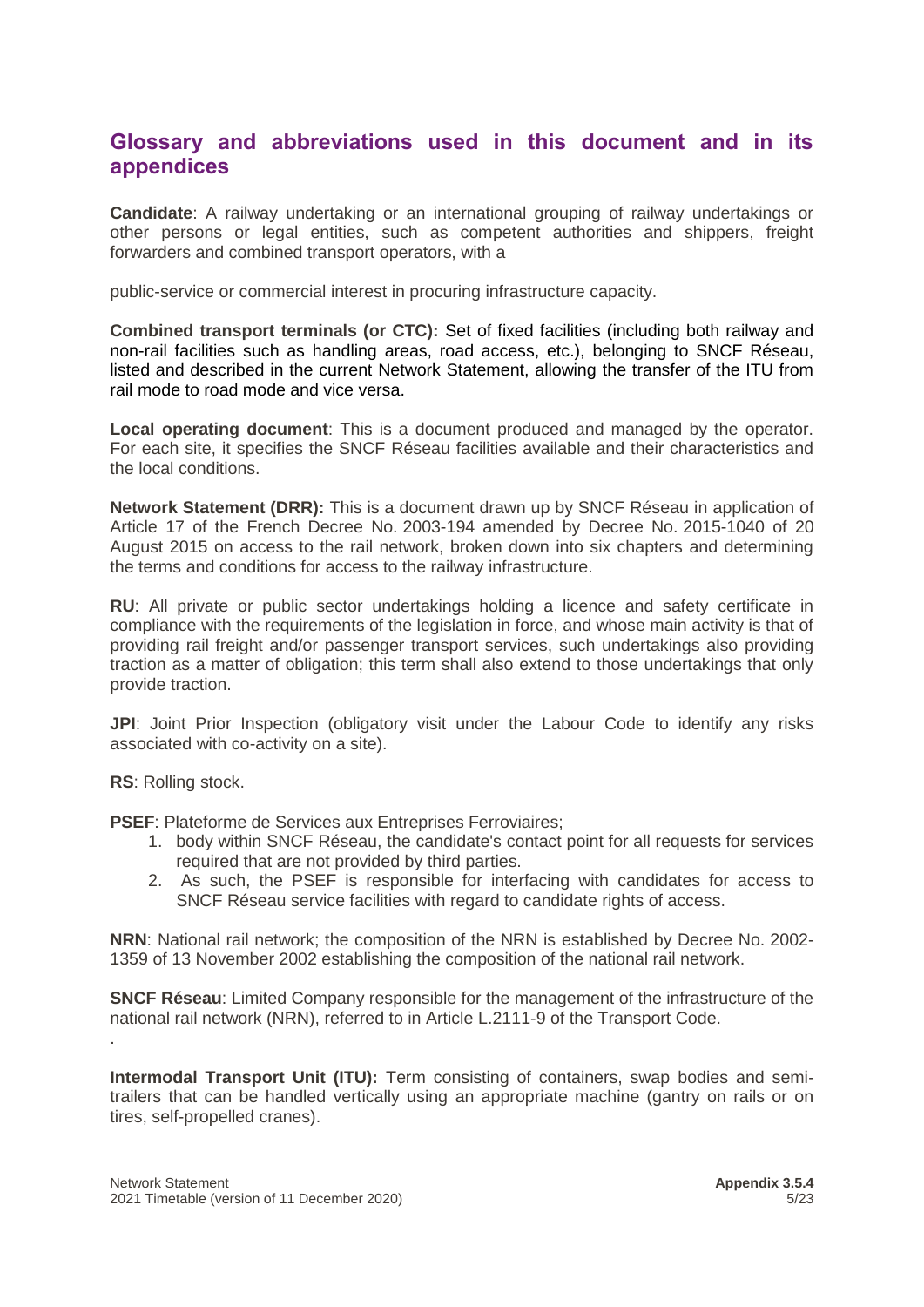Network Statement **Appendix 3.5.4 Appendix 3.5.4** 2021 Timetable (version of 11 December 2020)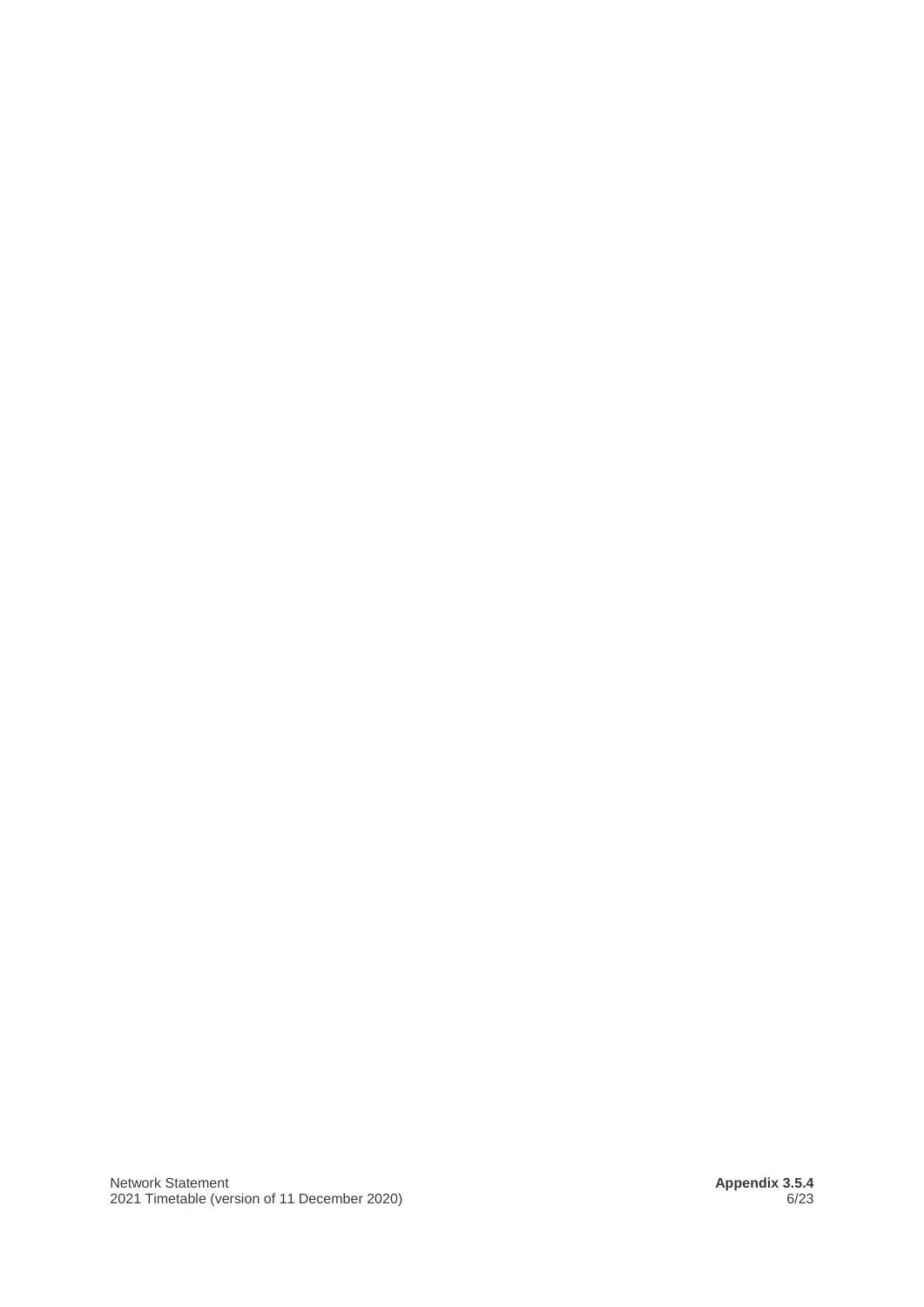# **DETAILS OF THE PORTFOLIO FOR THE USE OF COMBINED TRANSPORT TERMINALS**

## <span id="page-6-0"></span>**1. Description of the service facilities and regulated services**

## <span id="page-6-1"></span>**1.1. Service facilities**

SNCF Réseau is the owner of combined transport terminals, hereinafter referred to as "CTC".

The candidates or their sub-contractors may only use these CTC for the services set out in § 1.2 below.

The list of the CTC and their technical characteristics is given in Appendix 8.1.3 of the Network Statement.

## <span id="page-6-2"></span>**1.2. The handling of ITUs**

The service of providing combined transport terminals for transshipment purposes consists of allowing the candidate to use one (or more) track(s), the adjacent land required for the transshipment of ITUs and its road access in order to move from rail transport to road transport and vice versa.

### <span id="page-6-3"></span>**1.3. Other services provided on the CTCs**

1.3.1 The handling of ITUs: these services, related to the modal shift of the ITUs from the wagon to the truck and vice versa, are offered by beneficiaries of Agreements for the Provision (CMD) of handling areas.

The latter, who may or may not be beneficiaries of the right of use of the CTC subject of this Appendix, are obliged to provide ITU handling services to all CTC users in a transparent and non-discriminatory manner.

1.3.2 Stabling services on sidings may be offered, in addition to the provision of facilities for transshipment operations, to railway undertakings who have requested them, and where the facilities and the situation allow or require them.

Stabling is an operation that can be performed after consultation; however it must be remembered that transshipment operations take priority over stabling. Local implementation contracts drawn up for the use of each site requested specify, where necessary, these uses.

1.3.3 Rescheduling timetable slots: the candidate may request that timetable sections already allocated be rescheduled (adding a timetable section or shifting a timetable section to anticipate or respond to a problem).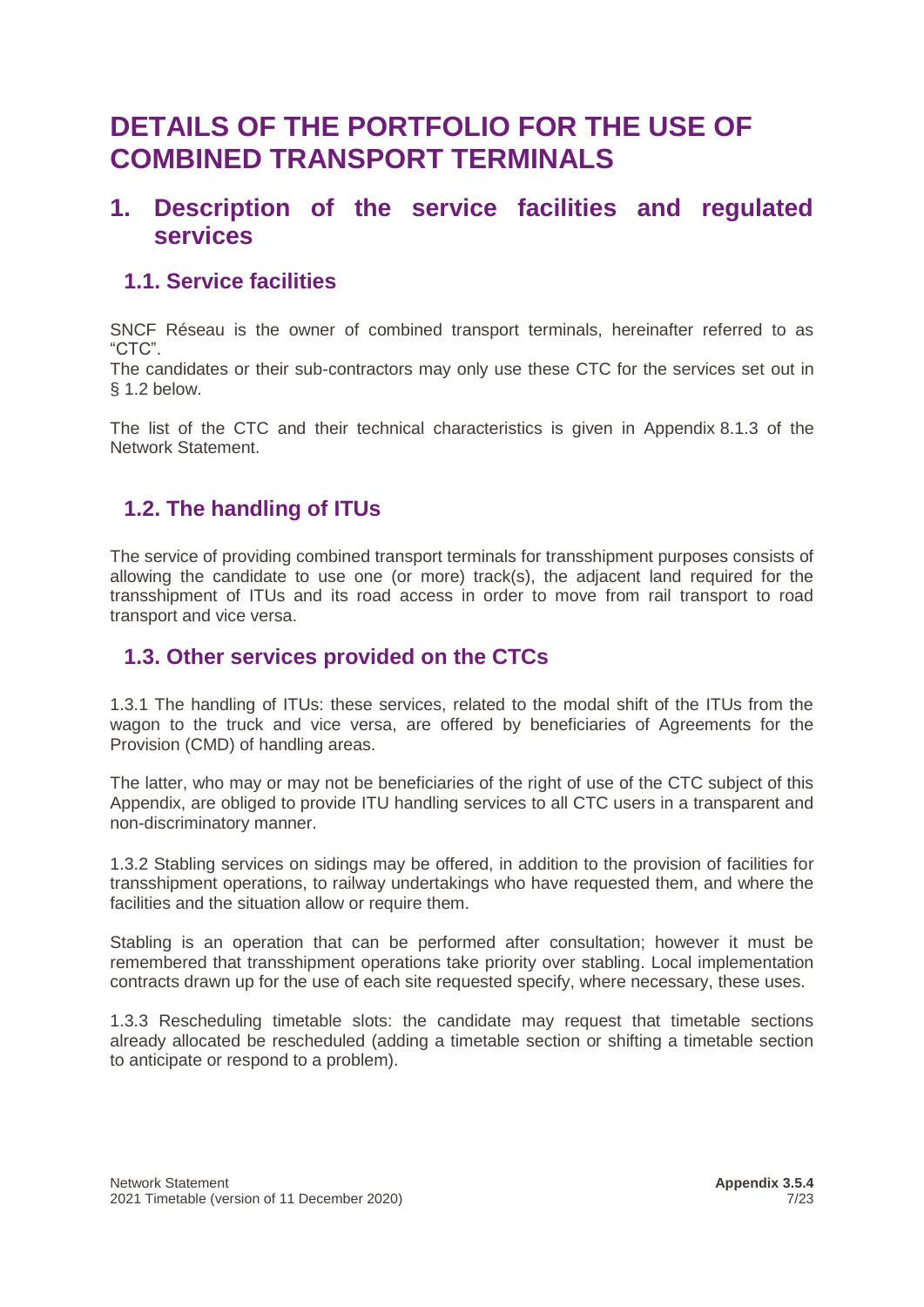## <span id="page-7-0"></span>**2. Conditions for the provisions of CTC by SNCF Réseau to candidates**

Access to CTC facilities is subject to the conclusion of a contract, duly signed before the start of the service. This contract is part of the ordering process described in § 3.

## <span id="page-7-1"></span>**2.1. Contract conditions between the candidate and SNCF Réseau**

The contractual framework allowing a candidate to access the combined transport terminals of a given site is made up of a national contract and a local contract. Before entering a site for the first time, the candidate must have signed and returned to the PSEF the national contract and the local implementation contracts for the site concerned.

In the event of entry or use of SNCF Réseau's facilities without regular authorisation (i.e. contract in force or prior written authorisation in case of emergency), the offender is liable to prosecution and penal sanctions of six (6) months imprisonment and a fine of  $\epsilon$  3,750 pursuant to Article L.2242-4 of the Transport Code, and in particular under the provisions of paragraph 5 which prohibit: "*the entering, running on or standing on those parts of the*  railway or its dependencies which are not assigned to public traffic without regular *authorisation [...]*".

The contract (consisting of the national contract and one or more local contracts) includes appendices and operational and/or technical documents which are provided on registration.

Before first entering the site, the candidate, accompanied by SNCF Réseau, shall take part in:

- an introductory visit to the site, during which a Prior Joint Inspection can be carried out. At the request of the candidate, the prior visit may be carried out before he files his formal request for the use of the facilities. The local contract is then modified correspondingly,
- the establishment of a joint entry inventory.

During the introductory visit, SNCF Réseau and the candidate shall inform each other of all the information relevant to the performance of the services (specific requirements of the candidate, name of the candidate's contact persons, site opening hours, etc.) and to risk prevention. The SNCF Réseau representative shall communicate all of the operational and/or technical documents, including the local operating document valid for the site, ensuring the safe use of the SNCF Réseau facilities and equipment.

A prevention plan is drawn up by the candidate if, over and above the safety rules set out in this technical and/or operational documentation, special measures need to be taken specifically to handle conflicting hazards associated with the activity of SNCF Réseau staff on the site, but also the risks related to handling.

If the contract is renewed and the operating conditions of the site or the candidate production processes are not changed, it is not necessary to perform a new risk analysis. The parties undertake to inform each other of any such changes.

The candidate undertakes to inform SNCF Réseau immediately of the use of any service providers or sub-contractors that may access the CTC and to usefully involve them in the risk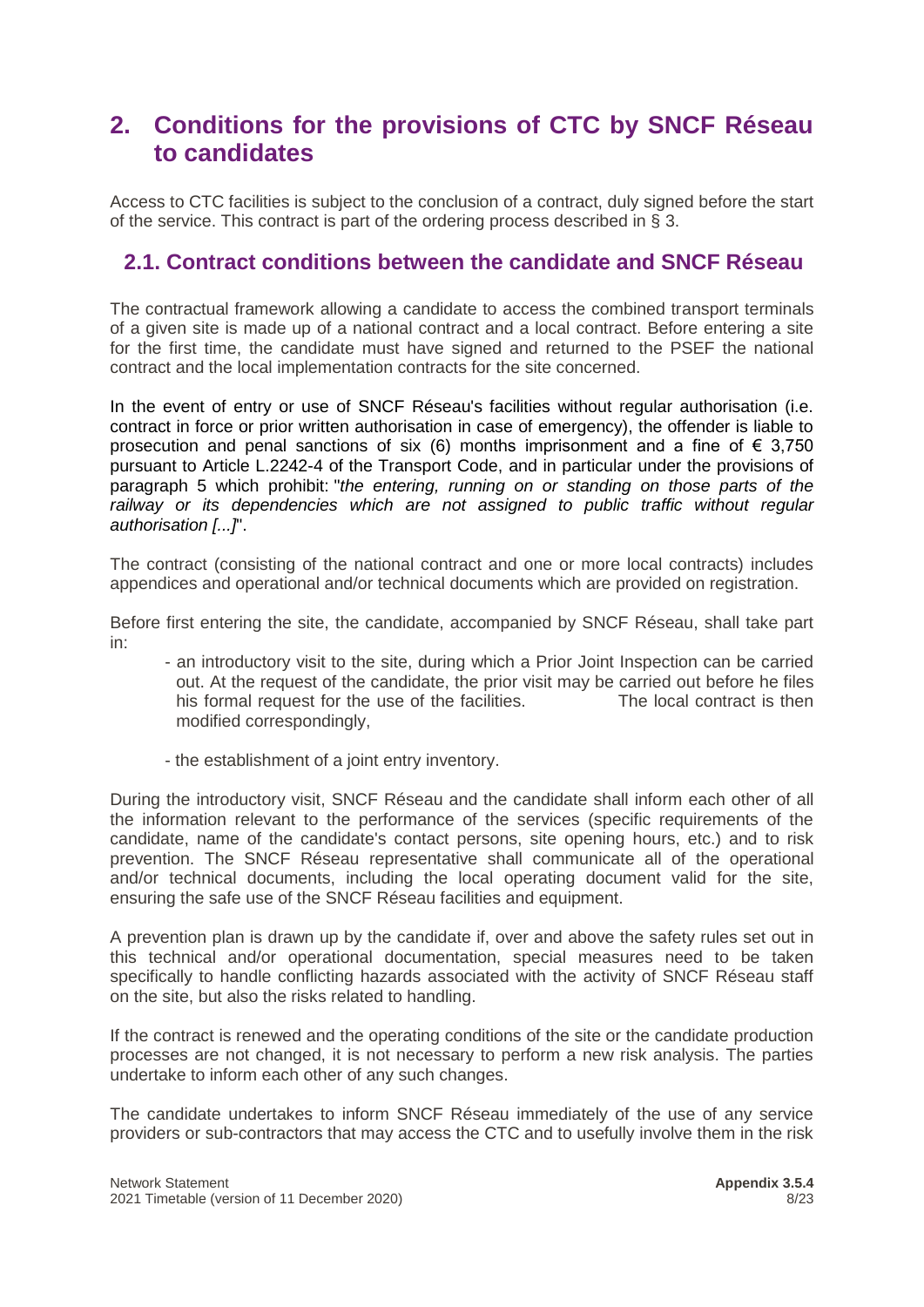analysis process (site visit, exchanges regarding the processes, provision of documents, etc.).

## <span id="page-8-0"></span>**2.2. Conditions of use**

On the site, the candidate shall be obliged and shall oblige any service providers, subcontractors or customers likely to access the CTC to comply with the regulatory provisions in force and with all safety documents that apply to the facility. As a result, the candidate shall be obliged to inform them of all relevant information before they begin operation on the site.

The candidate undertakes to respect the timetable sections allocated or the scheduling mechanisms provided for in the contract. At the end of each period for which the CTC are provided, no property used by the candidate (and/or by any service providers, subcontractors or customers likely to access the site) may be left on the CTC.

The candidate undertakes to use the CTC that are subject to the contract in such a way that they only withstand normal wear in relation to the activity performed. If deterioration is noticed for which the candidate or any company or person operating on the CTC on its behalf is liable, the work to restore the CTC to its original condition shall be invoiced to the candidate, after providing it with suitable notice.

In an emergency, particularly in the event of an accident or any kind of failure meaning that the CTCs are temporarily out of use or for any other incident preventing their use under normal safety conditions, SNCF Réseau may forbid the use of the CTCs, without notice, for the time required to restore their working condition or until the event halting road or rail operations has been resolved. SNCF Réseau shall notify the candidate of this state of affairs and in such cases, shall do its utmost to offer a replacement solution to the candidate where this is possible.

## <span id="page-8-1"></span>**3. Conditions for ordering the service**

The language applicable for all dealings or contact, whether written or oral, shall be French. In particular, documents exchanged between the candidate and SNCF Réseau must be written in French, and where required, in the format(s) requested by SNCF Réseau.

## <span id="page-8-2"></span>**3.1. The two stages of ordering**

The service is ordered in two stages:

- Signature of the national contract.
- Signature of a local implementation contract.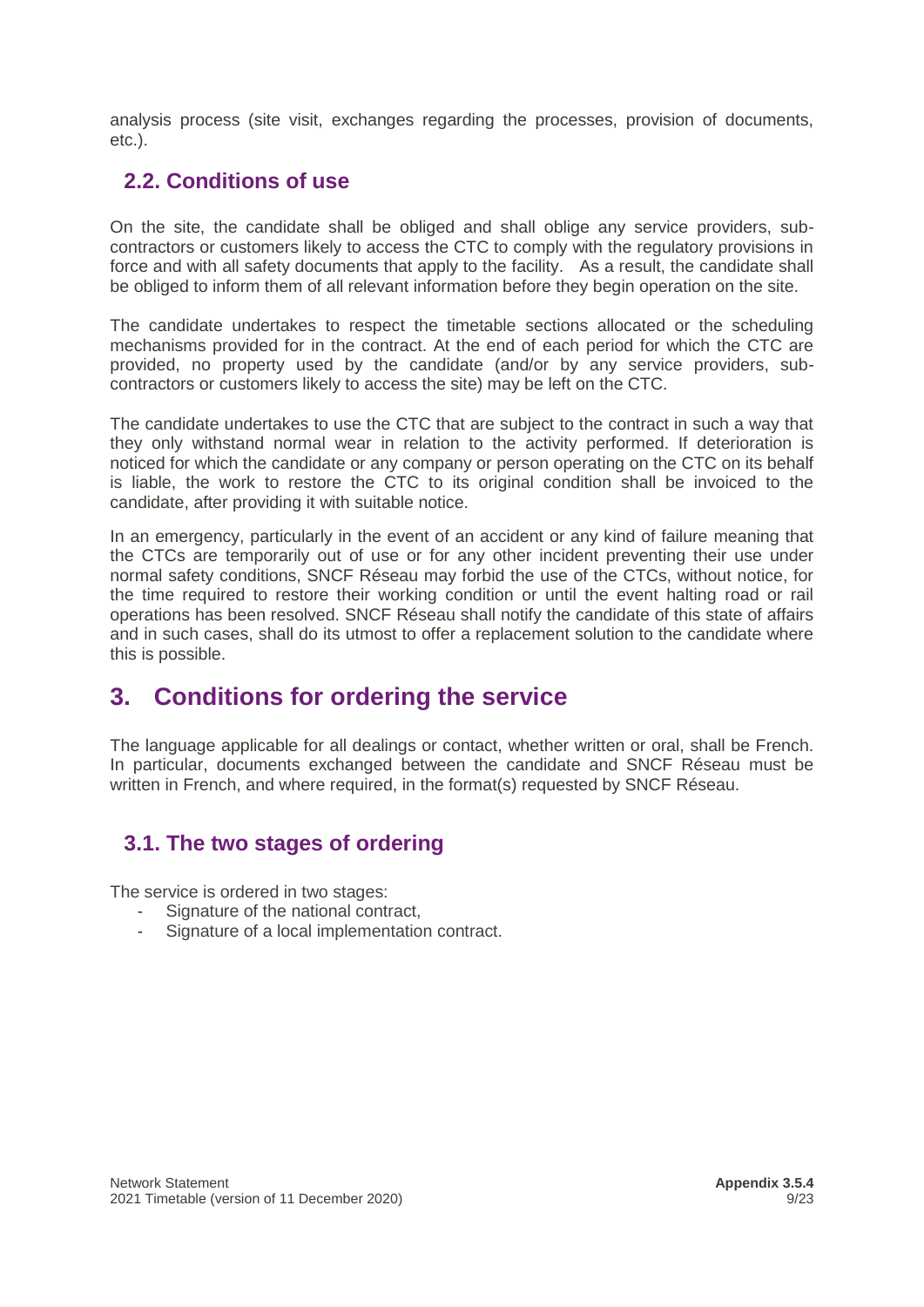### **Conditions for signing the national contract**

The request can be made at any time and at the latest, at the same time as the first request for a local implementation contract for the timetable (see  $\S 2$  of the order process below). In order to do this, the candidate must:

- 1) inform the PSEF in writing (letter, email, etc.) of the subject of the request ("request for a national contract for the use of CTCs") and provide all data or information relevant to its processing, such as the information indicated on the memorandum available on the PSEF website [\(http://psef.sncf-reseau.fr/\)](http://psef.sncf-reseau.fr/);
- 2) keep the acknowledgement of receipt from PSEF (sent as an email) confirming that the request has been registered and/or, where necessary, provide any additional information required by the PSEF to ensure the request is correctly processed;
- 3) validate its request by returning the signed national contract to the PSEF within one month of receipt, for which the PSEF will have previously sent out a draft stipulating the conditions for the organisation and performance of the service for the use of the facilities concerned.

### **Conditions for signing the local implementation contract**

Any candidate's request for use of CTC facilities is made by submitting an order form, correctly filled in, to the PSEF (provided as an appendix to the national contract or available on the PSEF website). It is necessary to make a request for each site.

Every order form received is subject to a special study by the services of SNCF Réseau, generating a period of investigation before the draft contract is sent by the PSEF to the candidate. The request processing period is one month.

Once the order has been processed by the PSEF, a local implementation contract is sent out to the candidate. The candidate has one (1) month from the date of dispatch of this document to return the local implementation contract to the PSEF by RLAR. If this does not happen, the facilities in the order shall be considered available and may be reserved by other candidates.

### **Confidentiality with regard to negotiations**

The SNCF Réseau staff responsible for processing requests for services and their performance comply with the confidential nature of information of an industrial or commercial nature that they receive from the candidate. Moreover, this obligation has been hardened. On the 25th of April 2017, SNCF Réseau adopted and implemented a confidential information management plan, in accordance with the French Decree No. 2015-139 of 10 February 2015 on the confidential nature of data held by the railway infrastructure manager and on the ethics committee for the rail transport system.

Conversely, the same requirement is imposed on the candidate which would have to be familiar with information of the same nature.

However, if a candidate wishes to formally cover its pre-contractual exchanges with the PSEF, it may ask the PSEF to sign a confidentiality agreement.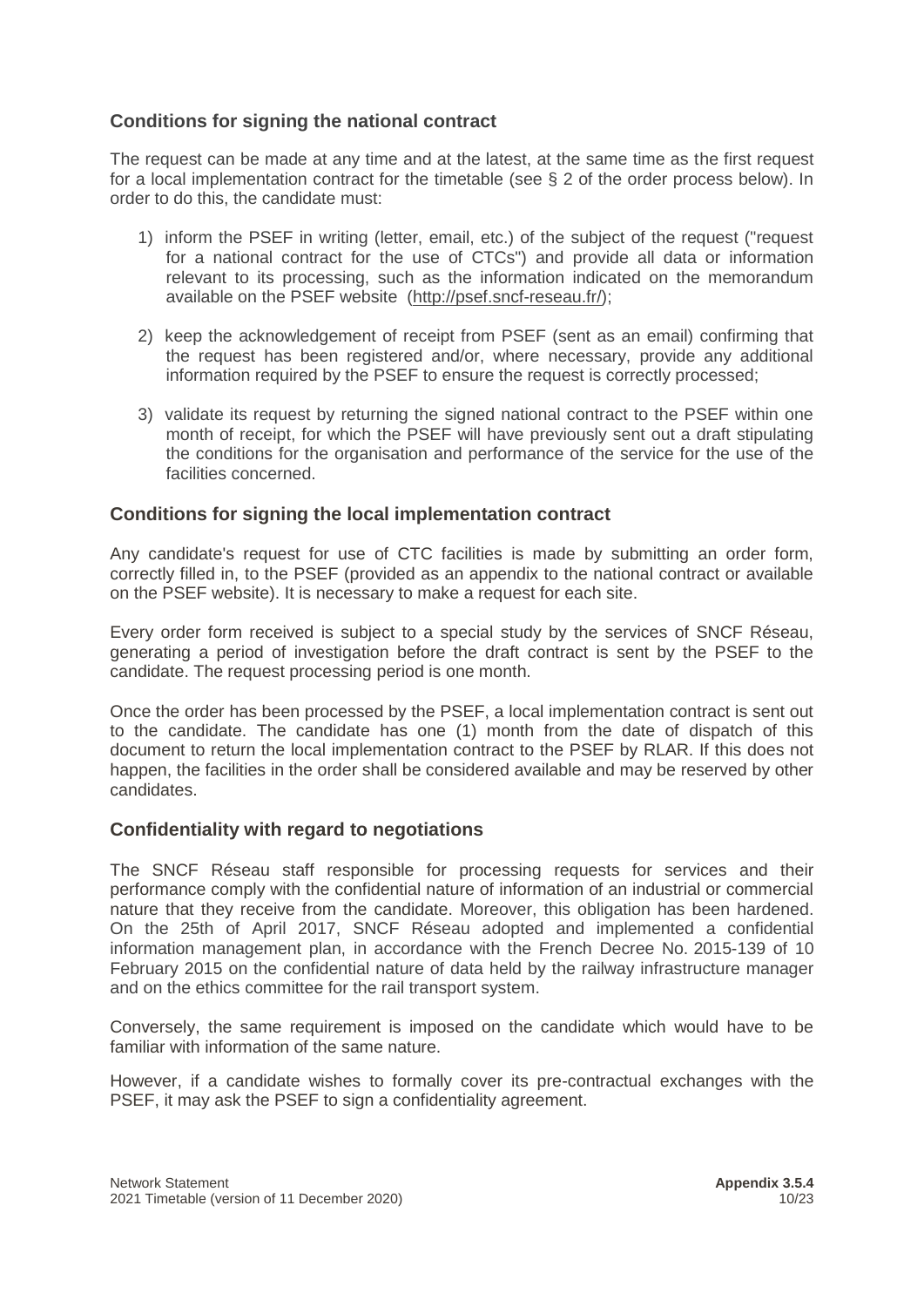## <span id="page-10-0"></span>**3.2. Type of offer**

Depending on the requirements of the candidates, two types of offer are put forward:

- The "*confirmed*" offer is based on the determination of timetable day(s) and time slots confirmed as allocated to the candidate once the contract has taken effect. The latter timetable sections can be adapted (shifted, added) upon request from the candidate subject to the availability of the facility,
- The "open" offer is based on the candidate having the option to request the use of CTC three working days in advance, but with no guarantee that these yards will be available on the requested date (a maximum of 10 timetable sections per month).

## <span id="page-10-1"></span>**3.3. Ordering process**

### **1. Registering a candidate's request for a national contract by SNCF Réseau (PSEF)**

The candidate shall send its request for a national contract to the PSEF by any means using *the model order form* available on the PSEF website, with the list of the elements required by SNCF Réseau to process the request. The national contract shall be sent within five (5) working days and the candidate has one (1) month to sign and return it.

**2. Registering a candidate's request for a location implementation contract by SNCF Réseau (PSEF)**

The candidate shall send its request for a local implementation contract to the PSEF using *the order form appended to the local contract*, with the list of the elements required by SNCF Réseau to process the request. The PSEF registers the request once its completeness has been verified.

*N.B.: This step maybe performed at the same time as step 1.*

### **3. Contract offer from SNCF Réseau (PSEF) to the candidate**

The PSEF shall send the candidate *a draft local contract* within a maximum of one (1) month.

### **4. Signature of the contract by the candidate**

From the date the draft contract is sent out by SNCF Réseau, the candidate shall have a maximum period of one (1) month to examine and accept this draft.

Beyond this date, the offer is no longer valid.

If the candidate accepts the draft contract from SNCF Réseau, it shall return it, dated and signed, to the PSEF. This return must take place at the latest eight (8) calendar days before the intended date of first use.

If there is no signed contract, the candidate shall not be allowed access to the CTC.

**5. Presentation site visit, implementation of the risk analysis process for the site and inventory (joint or otherwise)**

<span id="page-10-2"></span>*N.B.: The facilities visit may, at the request of the candidate, take place before the local contract is ordered.*

**6. Performance of the service**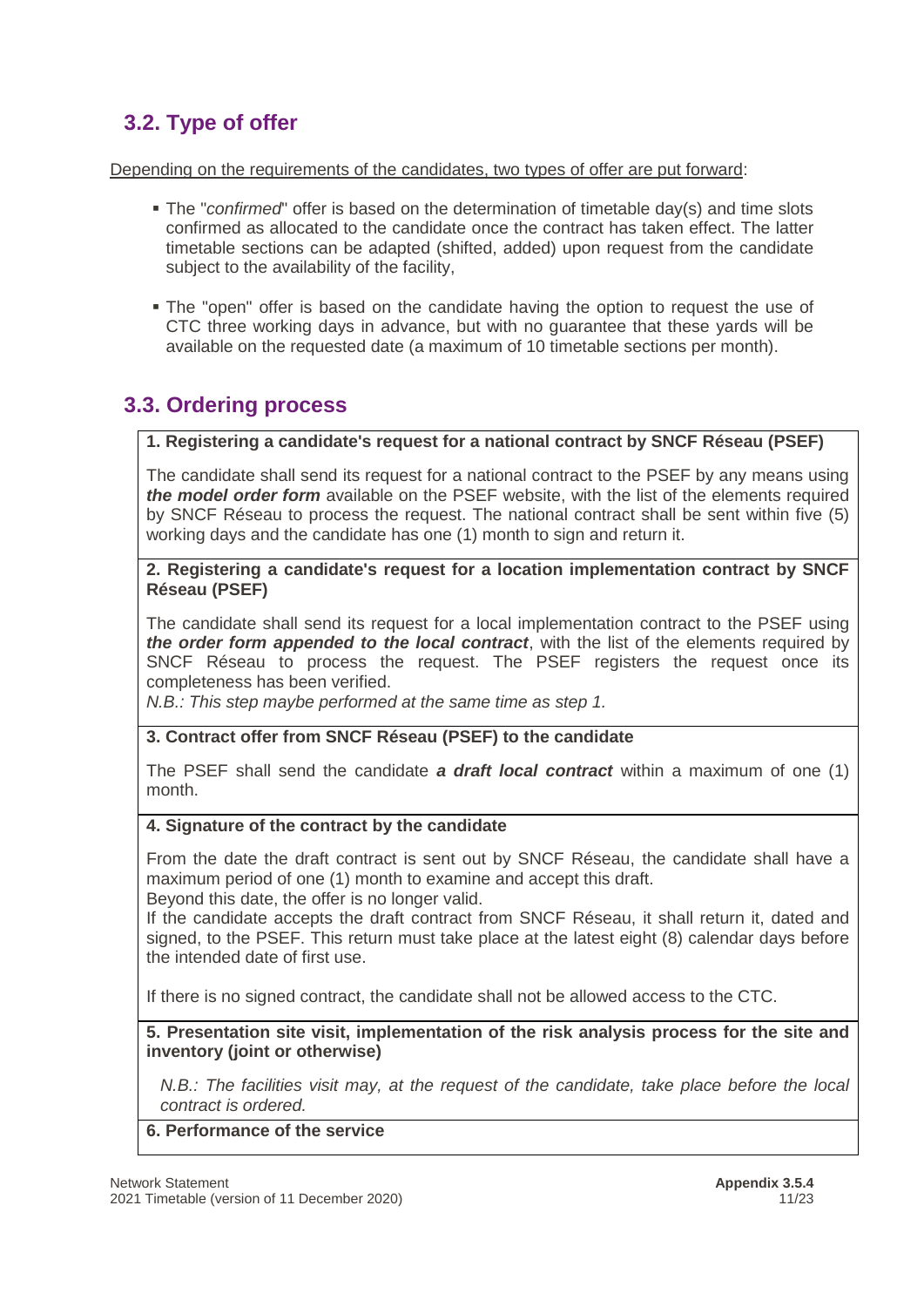## <span id="page-11-0"></span>**3.4. Contract renewal**

With regard to requests to renew the national contract, it is recommended the BENEFICIARY proceed with their request, where possible, at least three (3) months before the date on which the contract expires, in order to ensure that their file is processed.

<span id="page-11-1"></span>APPENDIX: 2021 NATIONAL CONTRACT FOR THE USE OF COMBINED TRANSPORT TERMINALS (CTC) *(following page)*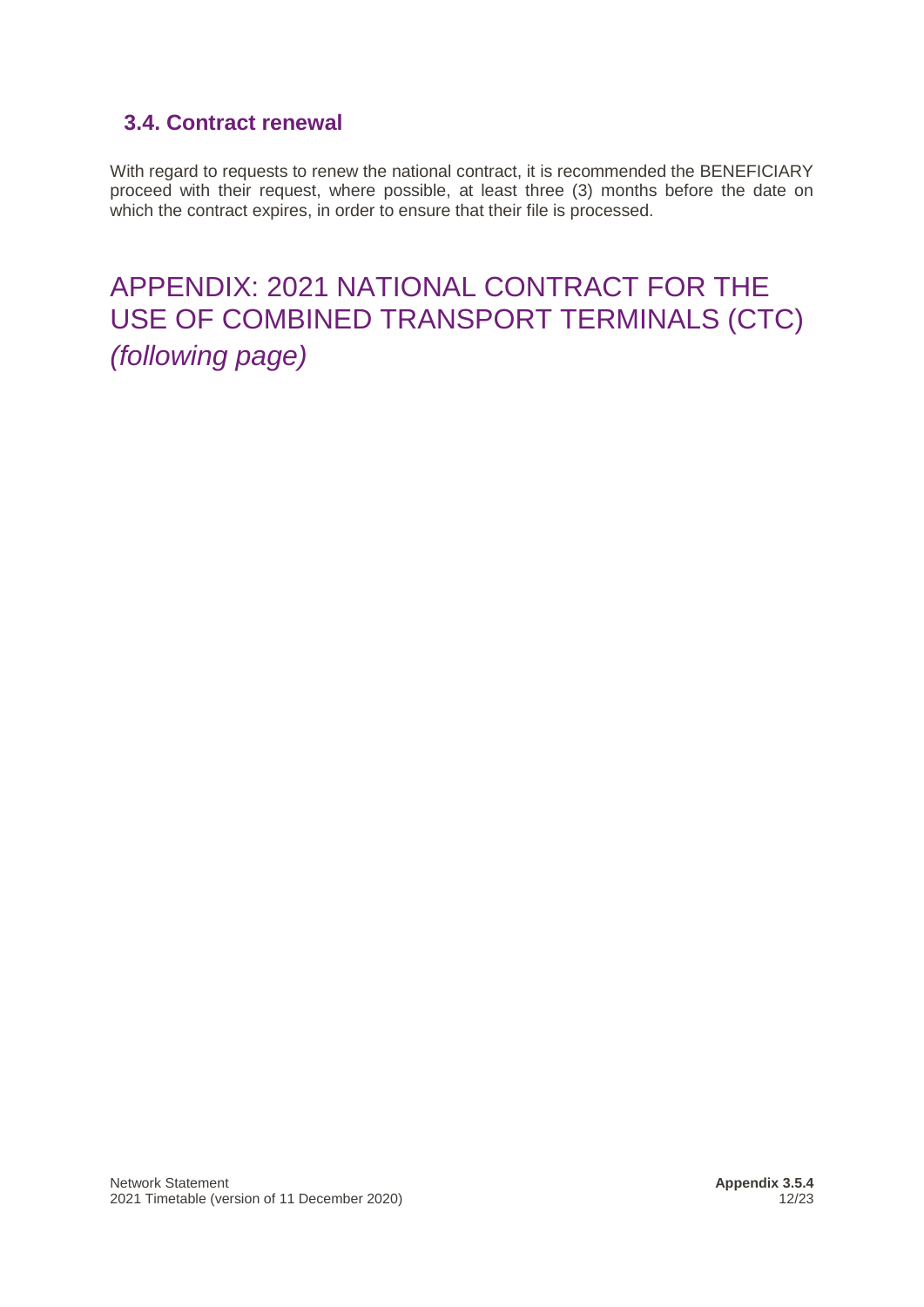# **2021 NATIONAL CONTRACT**

# **USE OF COMBINED TRANSPORT TERMINALS (CTC)**

*PSEF reference:*

Network Statement **Appendix 3.5.4**<br>2021 Timetable (version of 11 December 2020) 13/23 2021 Timetable (version of 11 December 2020)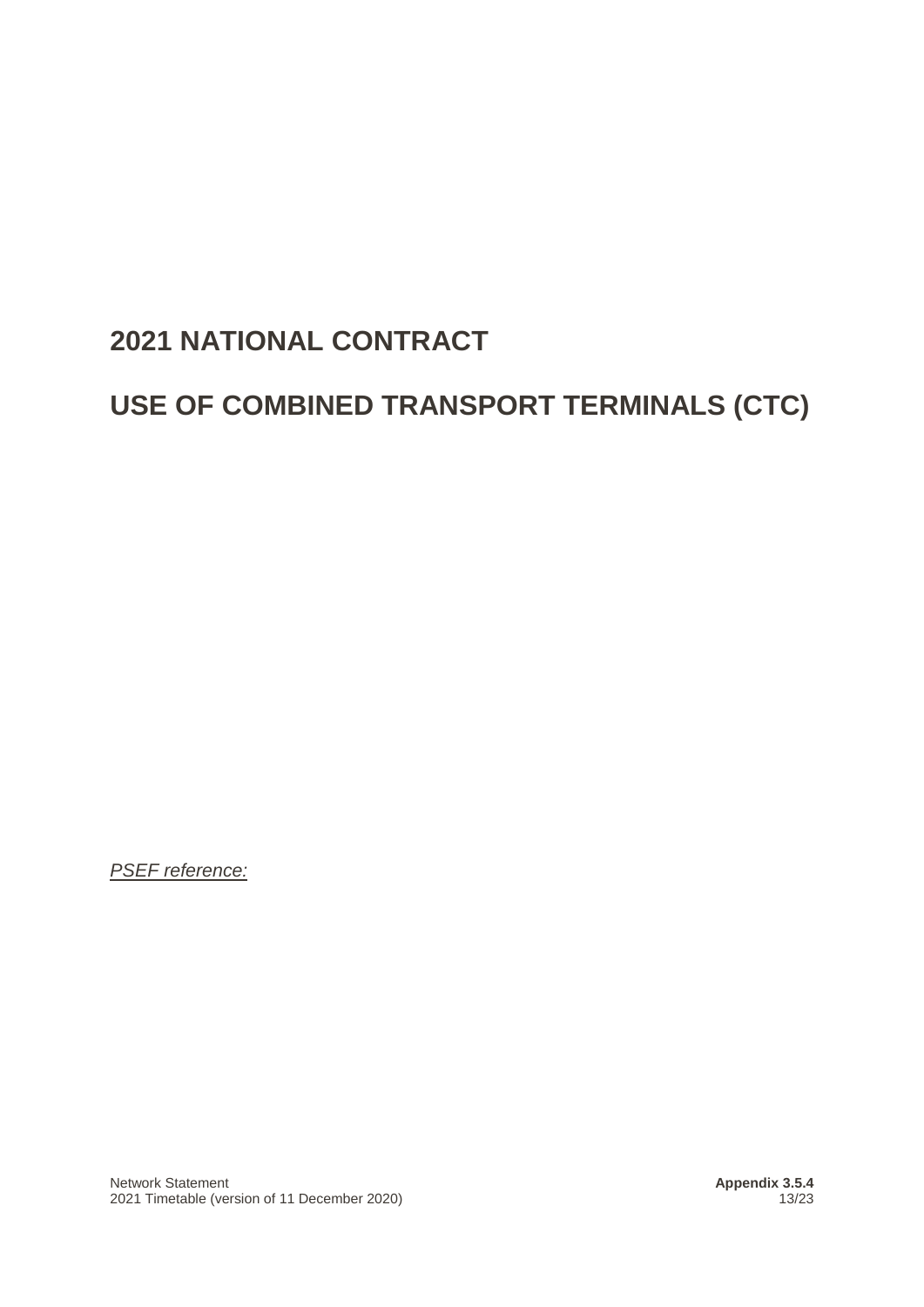### BETWEEN THE UNDERSIGNED:

**SNCF Réseau SA**, limited liability company with share capital of five million euros, entered on the trade and companies register under number 412 280 737, with registered office at 15- 17 rue Jean-Philippe Rameau, CS 80001, 93418 LA PLAINE SAINT DENIS Cedex, represented by Jean LORIN, PSEF Director, duly authorised for the purposes hereof,

Hereinafter referred to as "**SNCF Réseau**",

First party,

**AND**

 $\left[\ldots\right]$  (company name) entered on the Trade and Companies Register of  $\left[\ldots\right]$  under No.  $\left[\ldots\right]$ (company registration No.  $[...]$ ), with registered headquarters at  $[...]$ , represented by  $[...]$ , capacity, duly authorised for the purposes hereof,

Hereinafter referred to as **"the candidate",**

Second party,

SNCF RÉSEAU and the BENEFICIARY being hereinafter referred to as "Parties" collectively and a "Party" individually.

### **FOREWORD**

In order to meet the operational needs of users of the national rail network so as to perform their combined transport activity, SNCF Réseau allows them to use the Combined Transport Terminals to conduct operations linked with this activity.

Any use of a Combined Transport Terminal is governed by the "**Contractual Conditions Common to all Contracts for the Use of Service Facilities**", by this "**National Contract for the Use of CTCs**" as well as by one or more "*Local Contracts*" that clarify, complete or derogate from the Common Contractual Conditions and the National Contract, where applicable.

This document constitutes the National Contract for the Use of Combined Transport Terminals belonging to SNCF Réseau.

SNCF Réseau notes that its choice to sign a contract with the BENEFICIARY was motivated in light of the rail activity the latter intends to develop in the CTC(s) it was granted use of. This clearly stated intent of the BENEFICIARY is an essential and determining condition in SNCF Réseau's commitment in its favour.

**UNDER THESE CONDITIONS THE PARTIES HAVE AGREED TO THE FOLLOWING:**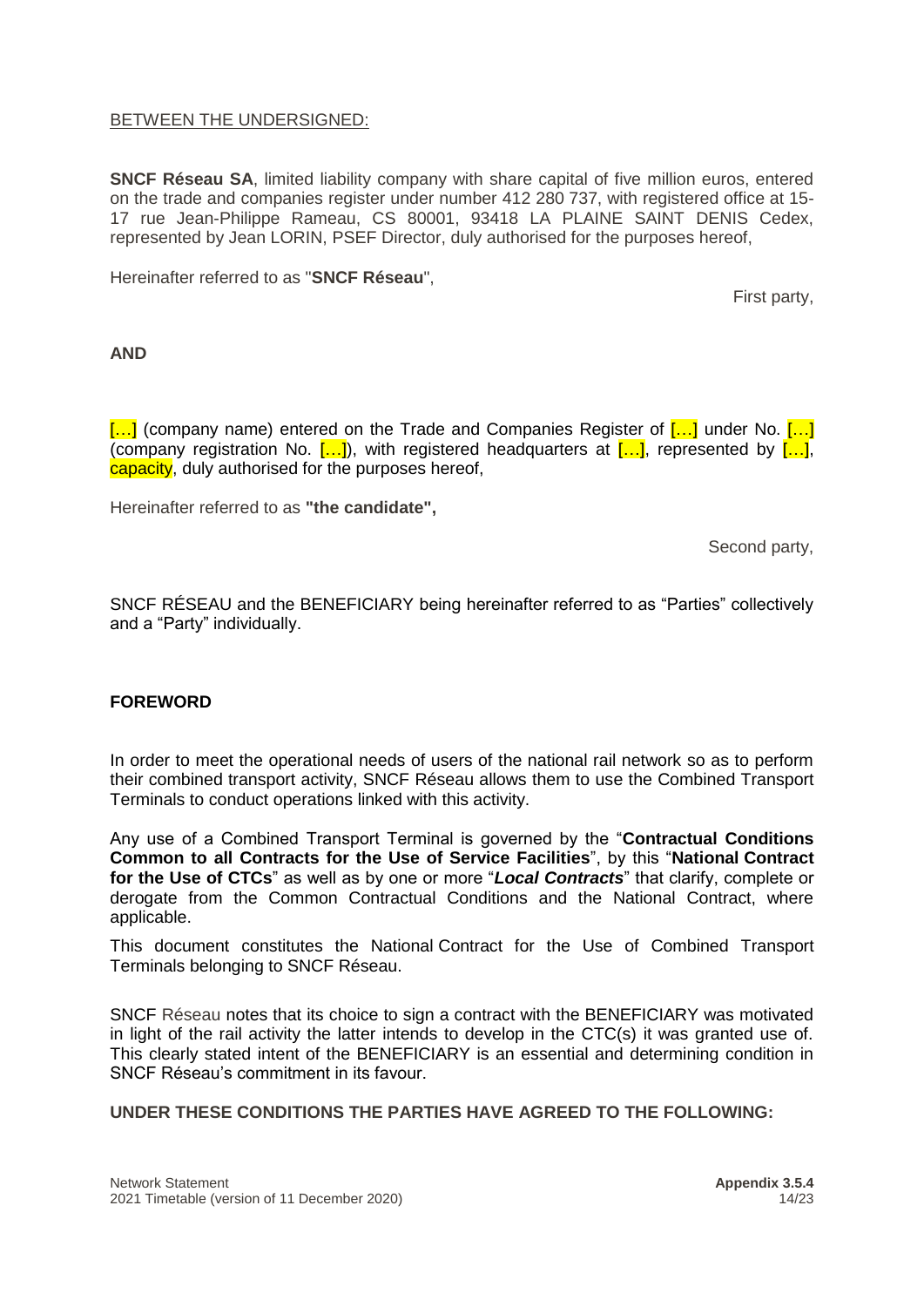### **1. Definitions**

The terms used in this National Contract are defined in the Common Contractual Conditions. These are completed by:

**Contract for the use of a combined transport terminal**: all the rules regulating the use of an SNCF Réseau combined transport terminal by a candidate, as defined in Article 3 of these conditions.

**Local contract**: contract for the use of all or part of combined transport terminals agreed upon pursuant to this document and applicable on a given site. Its validity cannot exceed the duration of a timetable.

**Combined transport terminals (or CTC):** Set of fixed facilities (including both railway and non-rail facilities such as handling areas, road access, etc.), belonging to SNCF Réseau, listed and described in the current Network Statement, allowing the transfer of ITUs from rail mode to road mode and vice versa.

**Local operating document**: local document produced and managed by the operator of the site, specifying, for this site, the SNCF Réseau facilities available and their characteristics and the local conditions.

**Working days**: Monday to Friday, excluding French national holidays.

**Plateforme de Services aux Entreprises Ferroviaires (Service Platform for Railway Undertakings)** or **PSEF**: body, within SNCF Réseau, responsible for the commercialisation of certain services offered in France to railway undertakings and candidates, excluding services provided in passenger stations.

**Intermodal Transport Unit (ITU):** Term consisting of containers, swap bodies and semitrailers that can be handled vertically using an appropriate machine (gantry on rails or on tires, self-propelled cranes)

### **2. Purpose**

This national contract aims to allow the candidate to use the facilities made available for UTI rail-road transshipments as defined in § 6 of this contract, the implementation framework for which is provided in Appendix 3.5.4 to the Network Statement in force.

### **3. Applicable documents**

The use of a combined transport terminal is regulated, in decreasing order of priority, by:

- 1. The Network Statement in force, and specifically Appendix 3.5.4 "Use of combined transport terminals";
- 2. the Common Contractual Conditions;
- 3. this contract which makes up the national umbrella contract;
- 4. the local contract and its appendices;
- 5. the local operating document and, where necessary, the prevention plan;
- 6. any technical documents.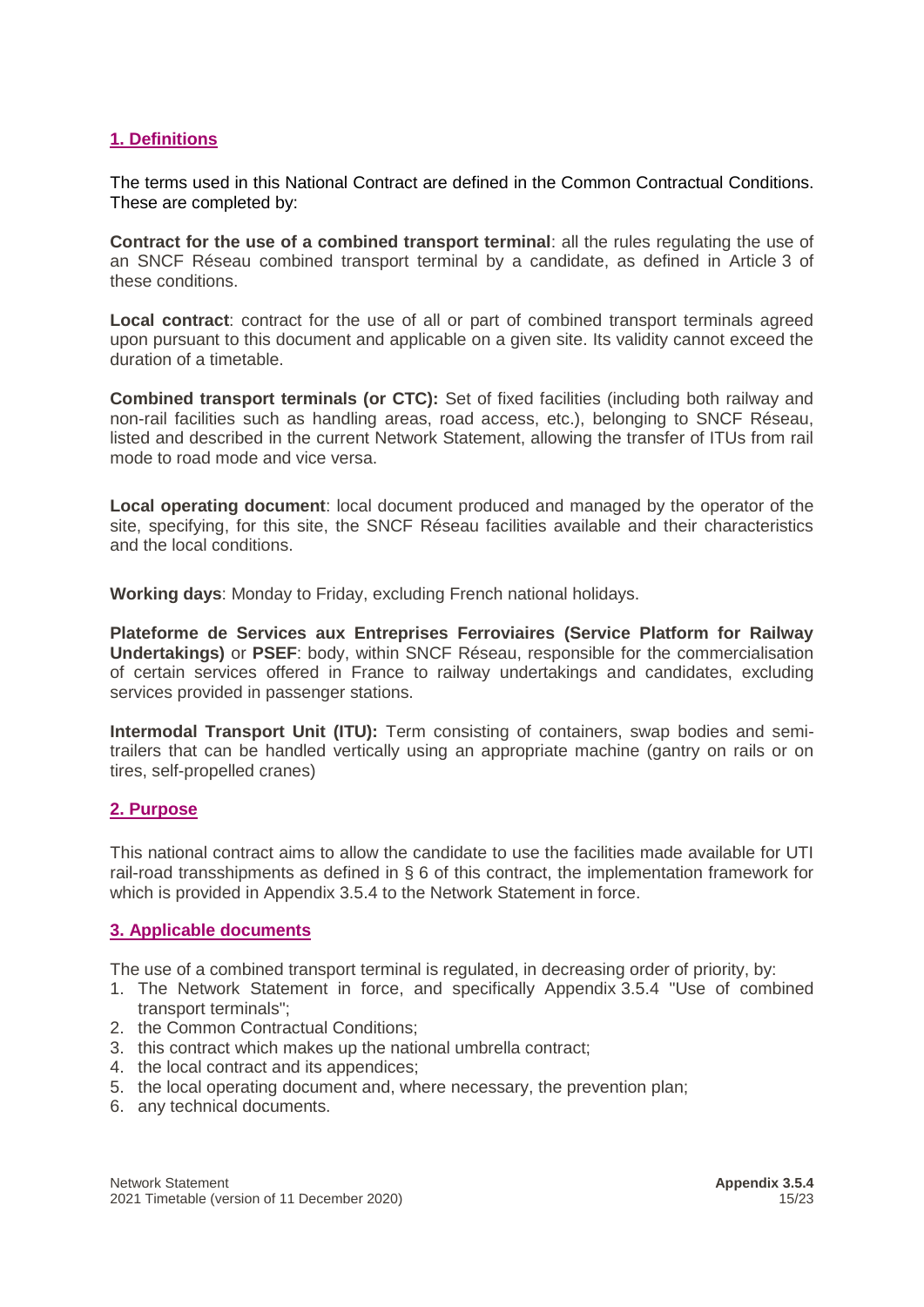Any reference to the contract for the use of a CTC is understood to be a reference to all of the documents indicated above.

The version of this contract signed by the parties (for the documents requiring signatures) takes priority over all of the documents and correspondence previously exchanged between the parties.

### **4. Scope of application**

This document is a national contract applicable for all the facilities listed in Appendix 8.1.3 of the Network Statement in force.

### **5. Documentation and Information**

The contact details of the PSEF are:

- Tel.:  $+33980980329$
- PSEF e-mail address: [services.psef@sncf.fr;](mailto:services.psef@sncf.fr)
- Address:
- 12, rue Jean-Philippe Rameau
- CS 80001
- 93212 LA PLAINE SAINT DENIS Cedex

*Contact details of the person in charge of the contract on behalf of the applicant:*

- *Name:* ,……………………………………………………………
- *Postal address:* ,………………………………………………………………….
- *Email address:* …………………………………………..………………
- *Tel.: ……………………………………………………………………...*

### **6. Identification of the services**

The service providing the use of a CTC for rail-road transshipment purposes consists in allowing the candidate to use one (or more) track(s), the adjacent land required for the handling and its road access in order to move UTIs from rail transport to road transport and vice versa.

### **7. Conditions for operating the facilities**

Only the candidate is authorised to access the facilities subject to a local contract. However and by way of derogation, any sub-contractors, agents or representatives of the candidate may access the facilities under its liability.

The candidate shall be obliged and shall oblige any service providers, sub-contractors or customers likely to access the facilities to comply with the regulatory provisions in force and with the local operating document.

Under this contract, all storage of equipment or freight is forbidden on SNCF Réseau premises, excluding for the time strictly required for the transshipment operation recorded in the definition of the timetable sections. The candidate and/or its possible sub-contractors, agents or representatives are under no circumstances authorised to implement work, construction or facilities on SNCF Réseau premises under this contract. If the candidate should be obliged by law (in particular by labour laws) to provide facilities for its staff close to the facilities under the contract, it shall approach the PSEF to examine the options to meet these requirements.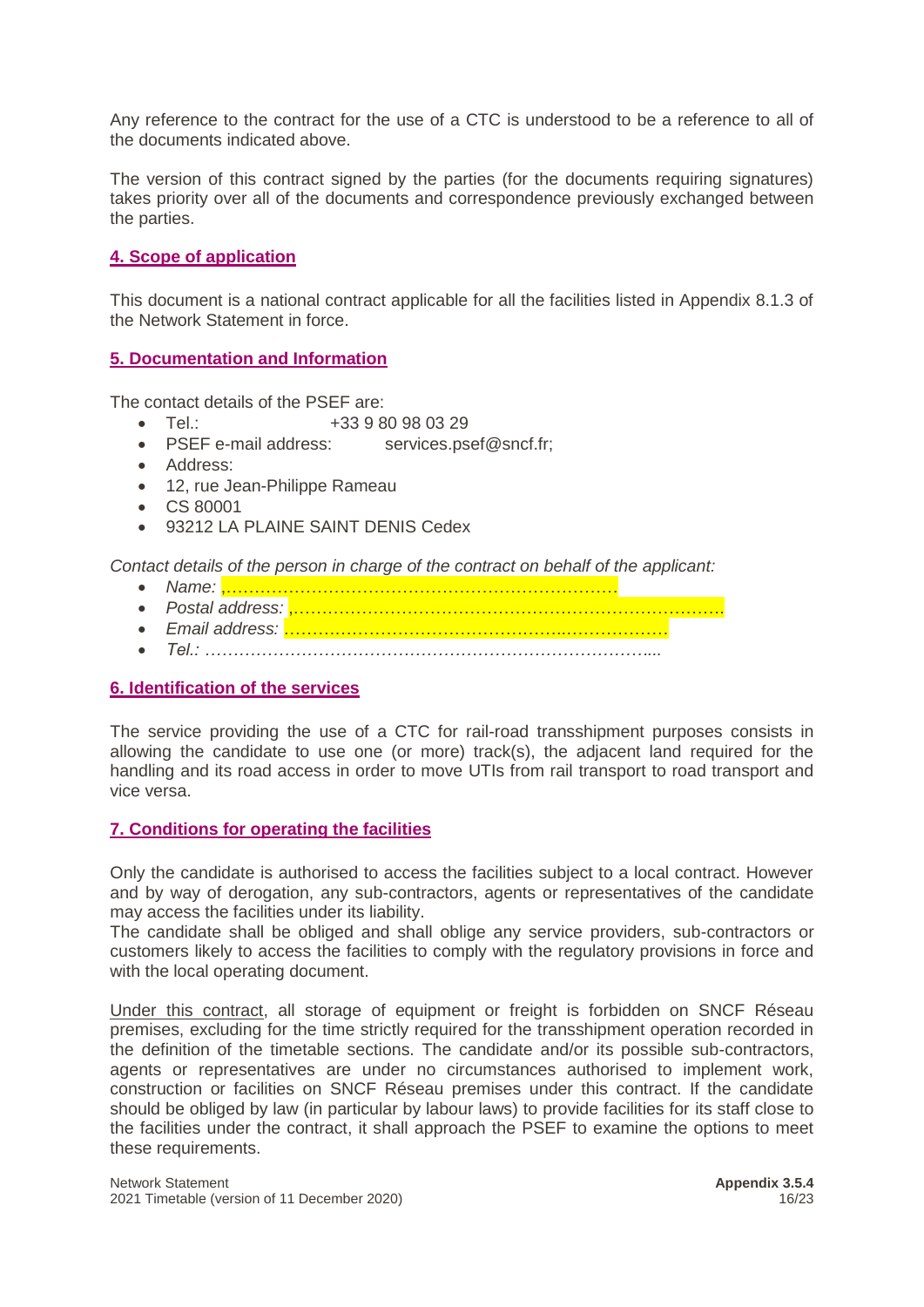### **8. Provisions prior to access to the facilities**

Before any access, the candidate must submit an order to the PSEF for the use of each facility desired using the order form (available on the PSEF website). It is necessary to submit an order for each site. Orders received in any format other than the order form or incomplete orders shall not be processed. Once the order has been processed by the PSEF, a local contract is sent out to the candidate. The candidate has one (1) month from the date of dispatch of this document to return it to the PSEF by RLAR. If this does not happen, the facilities subject to the draft local contract submitted shall be considered available and may be reserved by other candidates.

Once the local contract has been signed and returned, and before any access to the facilities of a site, the candidate must be presented the facilities on the site by SNCF Réseau. During the presentation site visit, a joint prior inspection may be performed.

A prevention plan is drawn up if, over and above the safety rules set out in this technical and/or operational documentation, special measures need to be taken specifically to handle conflicting hazards associated with the activity of SNCF Réseau staff on the site.

The candidate may only access the facilities subject to a local contract once the prevention plan, where required, has been drawn up and signed.

The candidate may only access the facilities once the local operating document for the site has been handed over to it and a receipt has been issued.

However, if the local contract is renewed immediately and the operating conditions of the site or the candidate's production processes are not changed, the candidate shall be able to use the facilities without requiring another site visit or JPI. Derogations from this principle may be incorporated in the local contract at the request of the candidate.

For each facility, the candidate chooses between a "confirmed" offer (reservation for a number of accessing trains from the signature of the local contract, with the option to make changes under certain conditions) and an "open" offer (reservation possible until D-3). This choice is set out in the local purchase order for the CTC requested.

### **9. Scheduling**

▪ *The "confirmed" offer* allows the candidate to reserve a set number of accesses defined in the local contract, which are then allocated on a confirmed basis and invoiced.

Outside of the reserved slots, the candidate may request the use of the facilities wanted either by asking to reschedule the accesses already requested, or by asking for additional accesses to the facilities, within the limit of ten (10) additional accesses per month. The facilities are then made available to the candidate for the requested accesses, subject to the prior approval of SNCF Réseau according to the following scheduling process: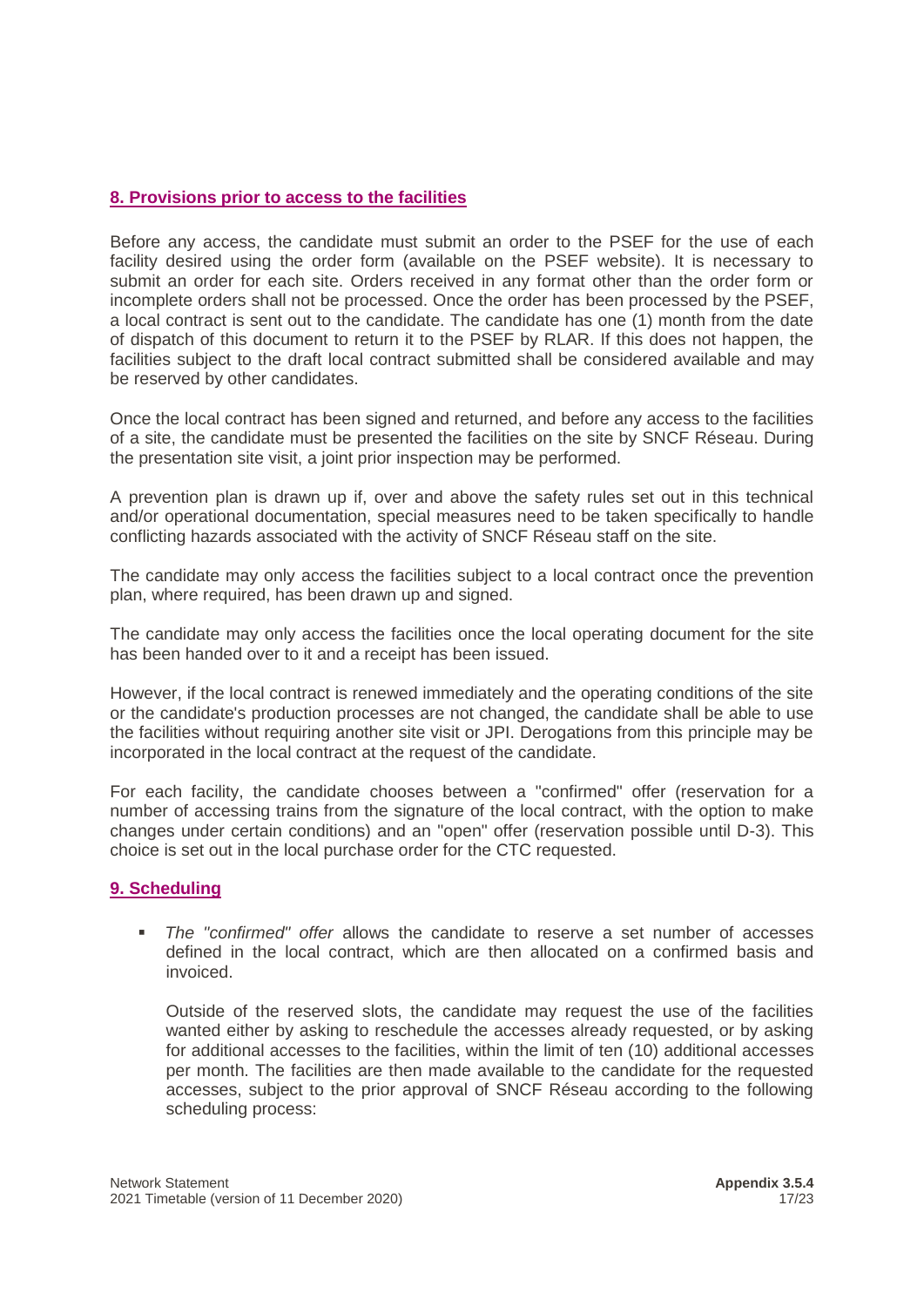The candidate sends an email to the PSEF at **[services.psef@s](mailto:services.psef@)ncf.fr** requesting an additional access to the facilities with a notice period of at least three (3) working days before the desired date, with the subject line "*[reference of the local contract] – request for open scheduling*", and specifying whether this is an additional access. SNCF Réseau examines the request and responds positively or otherwise (depending on the expected availability of the facilities) by email. If the response is positive, the access is effective and invoiced.

This modification offer is limited to ten (10) accesses per month.

▪ *The "open" offer* allows the candidate to wait until three working days in advance before committing. The candidate then requests access to the facilities wanted according to the following process:

The candidate sends an email to the PSEF at **services.psef@sncf.fr** requesting access to the facilities with a notice period of at least three working days before the desired date, with the subject line: *[reference of the local contract] – request for open scheduling*", and specifying whether this is a new request or a request to reschedule an already scheduled access.

SNCF Réseau examines the request and responds positively or otherwise (depending on the expected availability of the facilities) by email. If the response is positive, the access is effective and invoiced.

This offer is limited to ten (10) accesses per month.

### **10. Duration**

This contract is concluded for one timetable maximum. The local contracts specify the terms for each facility used.

### **11. Rates**

The rate for the service is defined in the local contract on the basis of the elements published in Appendix 6.3.1 to the Network Statement in force.

### **12. Invoicing**

For "confirmed" contracts, the charge is due monthly and in advance, at the beginning of each month throughout the year, starting from the date on which the local contract comes into force. For the period between the date of entry into force and the end of the current calendar month and for the period between the start of the current calendar month and the end of the local contract, the candidate shall settle the basic monthly charge calculated according to the time of use for the portion of the month. In the event that a timetable slot is shifted, additional timetable slots shall be invoiced in arrears.

For "open" contracts, the charge is due monthly and in arrears. If a scheduled timetable section for an open contract or an additional timetable section for a confirmed contract is cancelled more than three (3) working days before the intended implementation date, only the scheduling costs shall be invoiced. If the notice period is less than three days, the timetable section shall be invoiced.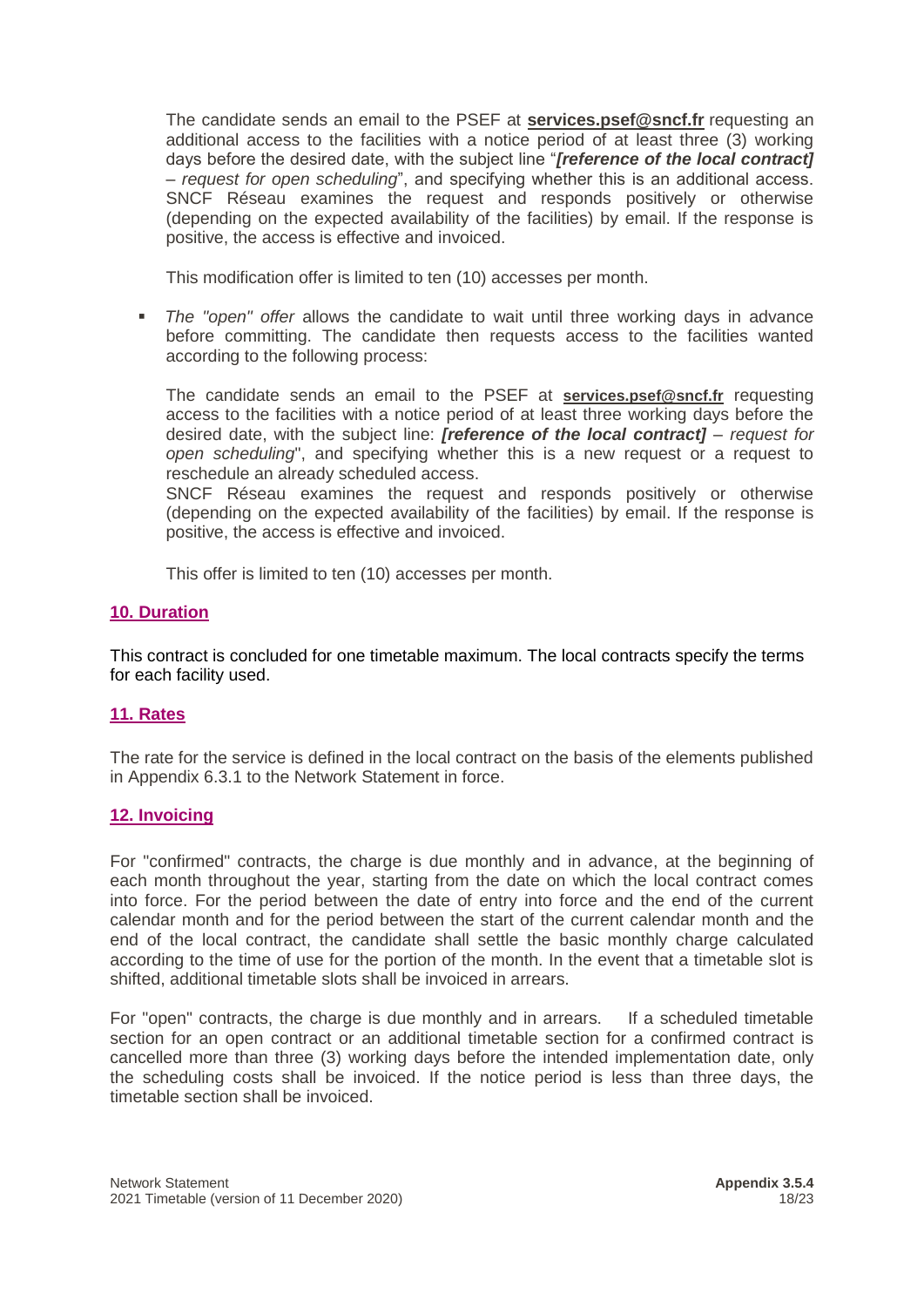In the context of a local contract containing a confirmed section and an open section, invoicing is divided up and organised according to the rules specified above. If necessary, the local contract shall specify this point.

### **13. Settlement**

Invoices shall be sent by SNCF Réseau to the following address:

Recipient: Address: Intra-community VAT No.: FR SIRET: BUPO (if necessary):

#### **Additional information:**

*Department receiving the invoice: Name of the Contact Person: Email address: Tel.:*

#### **14. Transport of dangerous goods**

The transport of dangerous goods is authorised in the facilities unless otherwise specified in the Local Contract. The term "dangerous goods" shall be understood in the meaning established in the Network Statement in force.

#### **15. Entry into force and duration**

#### *Entry into force*

- Either from the first day of the timetable considered if signed before that date.
- Or from the signature date if signed after the first day of the timetable considered.

### *End*

- On the last day of the timetable considered

Signed in Figure 2. The set of  $\sim$  0. On  $\sim$ 

in two original copies, initialled on each page.

| For SNCF RÉSEAU      | For the Railway Undertaking |
|----------------------|-----------------------------|
| <b>Jean LORIN</b>    | <b>Name</b>                 |
| <b>PSEF Director</b> | Position                    |
| Seal                 | Seal                        |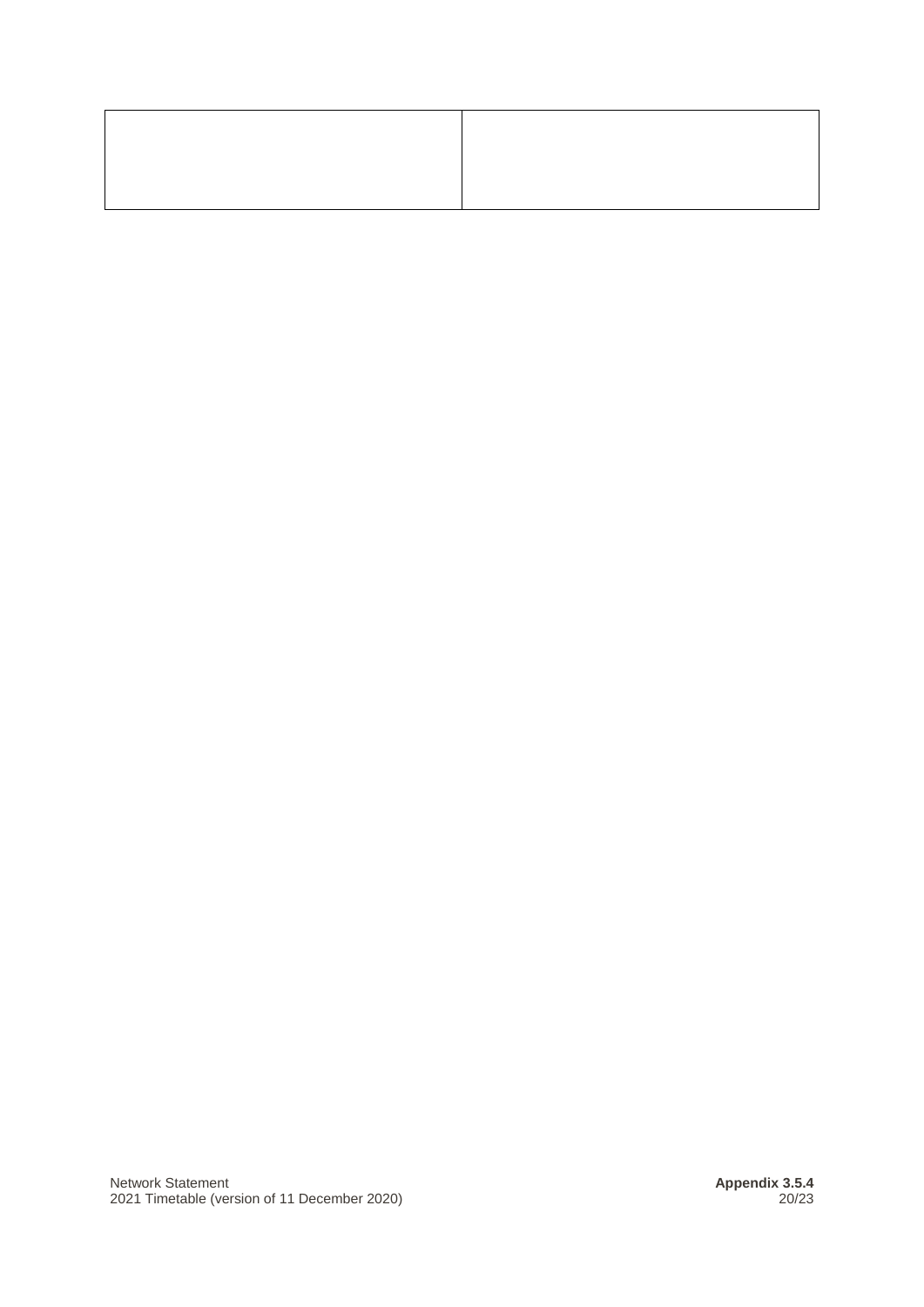### **APPENDIX 1: LOCAL ORDER FORM**

*Available on the PSEF website and as a blank printable version [\(http://www.psef.sncf-reseau.fr/pages/bons-de-commande\)](http://www.psef.sncf-reseau.fr/pages/bons-de-commande)*

### **APPENDIX 2: CONTACT DETAILS OF THE CONTACT PERSONS APPOINTED BY THE TWO PARTIES FOR THE CONTRACT**

## **CANDIDATE**

| <b>Bodies/Addresses</b> | <b>Name/Job title</b> | <b>Contact details</b> |
|-------------------------|-----------------------|------------------------|
|                         |                       |                        |
|                         |                       |                        |
|                         |                       |                        |
|                         |                       |                        |
|                         |                       |                        |

# **SNCF RÉSEAU**

| <b>Plateforme de Services aux</b><br><b>Entreprises Ferroviaires (PSEF)</b><br>12, rue Jean-Philippe Rameau<br>CS 80001<br>93212 LA PLAINE SAINT DENIS<br>Cedex | <b>PSEF</b><br>(open 8 am to 5 pm from Monday to Friday,<br>excluding French national holidays) | +33 9 80 98 03 29<br>services.psef@sncf.fr |
|-----------------------------------------------------------------------------------------------------------------------------------------------------------------|-------------------------------------------------------------------------------------------------|--------------------------------------------|
|-----------------------------------------------------------------------------------------------------------------------------------------------------------------|-------------------------------------------------------------------------------------------------|--------------------------------------------|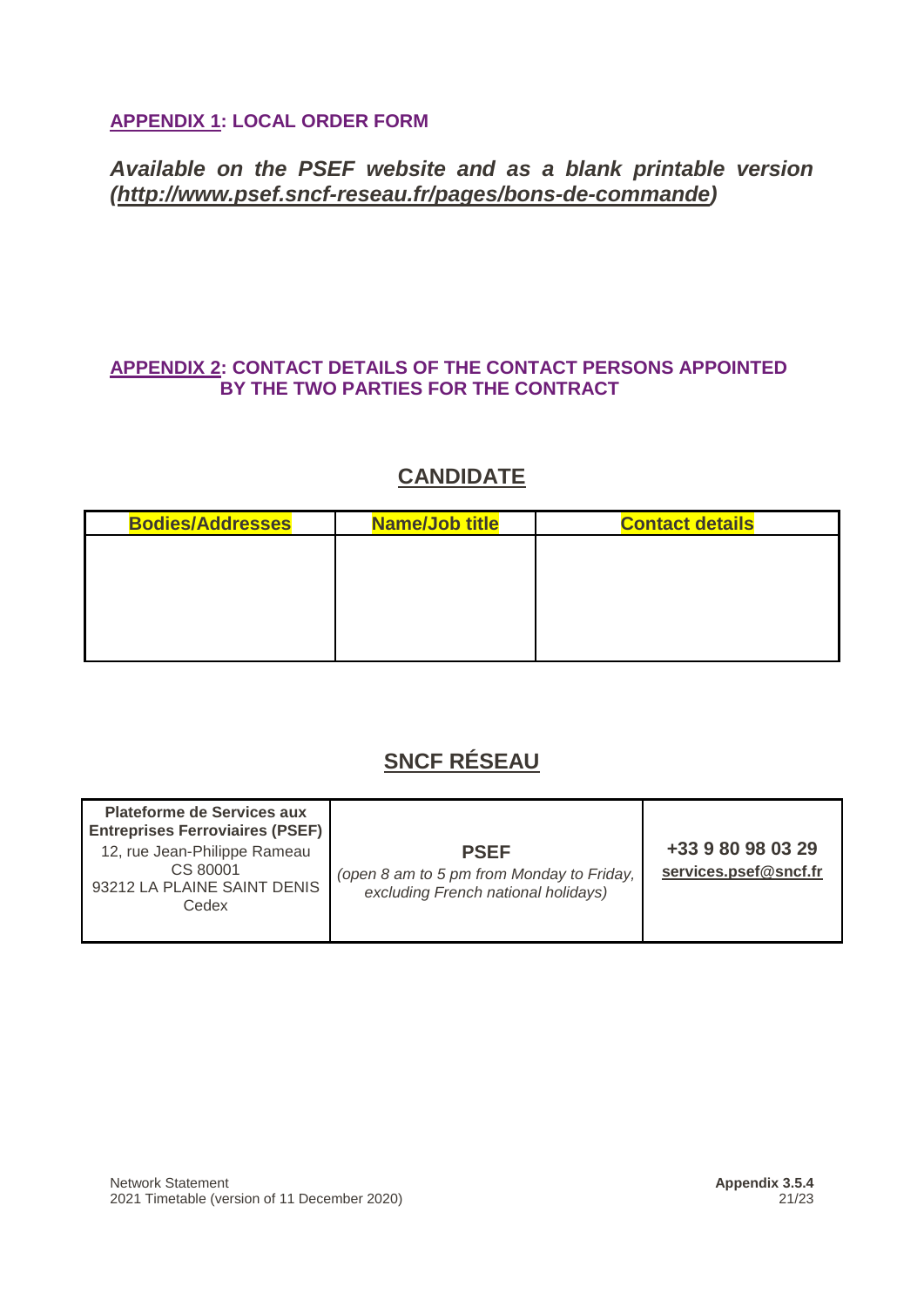## **APPENDIX 3: SEPA DIRECT DEBIT MANDATE COPY**

|                                                          | <b>MANDAT de Prélèvement SEPA</b>                                                                                                                                                                                                                                                                                                                                                                                       |
|----------------------------------------------------------|-------------------------------------------------------------------------------------------------------------------------------------------------------------------------------------------------------------------------------------------------------------------------------------------------------------------------------------------------------------------------------------------------------------------------|
| R éférence U nique du M andat                            | AAPSF000000                                                                                                                                                                                                                                                                                                                                                                                                             |
|                                                          | En signant ce formulaire de mandat, vous autorisez (A) {NOM DU CREANCIER} à envoyer des instructions à votre banque pour débiter votre compte, et<br>(B) votre banque à débiter votre compte conformément aux instructions de {NOM DU CREANCIER}.                                                                                                                                                                       |
|                                                          | Vous bénéficiez du droit d'être remboursé par votre banque selon les conditions décrites dans la convention que vous avez passée avec elle. Une demande de remboursement doit être présentée : dans les 8<br>semaines suivant la date de débit de votre compte pour un prélèvement autorisé, et vos droits concernant le présent mandat sont expliqués dans un document que vous pouvez obtenir auprès de votre banque. |
| Veuillez compléter les champs marqués *                  |                                                                                                                                                                                                                                                                                                                                                                                                                         |
| Votre Nom                                                | Nom / Prénoms du débiteur                                                                                                                                                                                                                                                                                                                                                                                               |
| Votre adresse                                            |                                                                                                                                                                                                                                                                                                                                                                                                                         |
|                                                          | Numéro et nom de la rue<br>Code Postal<br>Ville                                                                                                                                                                                                                                                                                                                                                                         |
|                                                          | Pays                                                                                                                                                                                                                                                                                                                                                                                                                    |
| Les coordonnées<br>de votre compte                       | Numéro d'identification international du compte bancaire - IBAN (International Bank Account Number)                                                                                                                                                                                                                                                                                                                     |
| Nom du créancier                                         | 6<br>Code international d'identification de votre banque - BIC (Bank Identifier code)<br>$*$ SNCF<br>R E S E A U                                                                                                                                                                                                                                                                                                        |
| LC.S                                                     | Nom du créancier<br>* IF IR I 6 I 9 IC IM IL<br>511956<br>$\mathbf{1}$<br>8                                                                                                                                                                                                                                                                                                                                             |
|                                                          | Identifiant Créancier SEPA<br>* 15/17 RUE<br>80001<br>J E A N<br>C S<br>P H I L I P P E<br>R A M E A U<br>9                                                                                                                                                                                                                                                                                                             |
|                                                          | Numéro et nom de la rue<br>PLAINE<br>S T<br>DENIS<br>L A<br>CEDEX                                                                                                                                                                                                                                                                                                                                                       |
|                                                          | 10<br>Code Postal<br>Ville                                                                                                                                                                                                                                                                                                                                                                                              |
|                                                          | 11<br>Pays                                                                                                                                                                                                                                                                                                                                                                                                              |
|                                                          | Type de paiement : * Paiement récurrent / répétitif  X <br>Paiement ponctuel<br>12                                                                                                                                                                                                                                                                                                                                      |
| Signé à                                                  | M M<br>2 IJ<br>AAAAA<br>13<br>Lieu<br>Date                                                                                                                                                                                                                                                                                                                                                                              |
| Signature(s):                                            | * Veuillez signer ci-dessous :                                                                                                                                                                                                                                                                                                                                                                                          |
|                                                          |                                                                                                                                                                                                                                                                                                                                                                                                                         |
|                                                          |                                                                                                                                                                                                                                                                                                                                                                                                                         |
|                                                          | Note: Vos droits concernant le présent mandat sont expliqués dans un document que vous pouvez obtenir auprès de votre banque.                                                                                                                                                                                                                                                                                           |
|                                                          | Informations relatives au contrat entre le créancier et le débiteur - fournies seulement à titre indicatif.                                                                                                                                                                                                                                                                                                             |
| Code identifiant du<br>débiteur                          |                                                                                                                                                                                                                                                                                                                                                                                                                         |
| Contrat concerné                                         | 15                                                                                                                                                                                                                                                                                                                                                                                                                      |
|                                                          |                                                                                                                                                                                                                                                                                                                                                                                                                         |
|                                                          | Les informations contenues dans le présent mandat, qui doit être complété, sont destinées à n'être utilisées par le créancier que pour la gestion de sa                                                                                                                                                                                                                                                                 |
|                                                          | relation avec son client. Elles pourront donner lieu à l'exercice, par ce dernier, de ses droits d'oppositions, d'accès et de rectification tels que prévus aux<br>articles 38 et suivants de la loi n° 78-17 du 6 janvier 1978 relative à l'informatique, aux fichiers et aux libertés.                                                                                                                                |
| A retourner à :                                          | Zone réservée à l'usage exclusif du créancier                                                                                                                                                                                                                                                                                                                                                                           |
|                                                          |                                                                                                                                                                                                                                                                                                                                                                                                                         |
|                                                          | SNCF Réseau - Plateforme de Services aux                                                                                                                                                                                                                                                                                                                                                                                |
| <b>Entreprises Ferroviaires</b><br>174, Avenue de France |                                                                                                                                                                                                                                                                                                                                                                                                                         |
| 75013 PARIS                                              |                                                                                                                                                                                                                                                                                                                                                                                                                         |
|                                                          |                                                                                                                                                                                                                                                                                                                                                                                                                         |